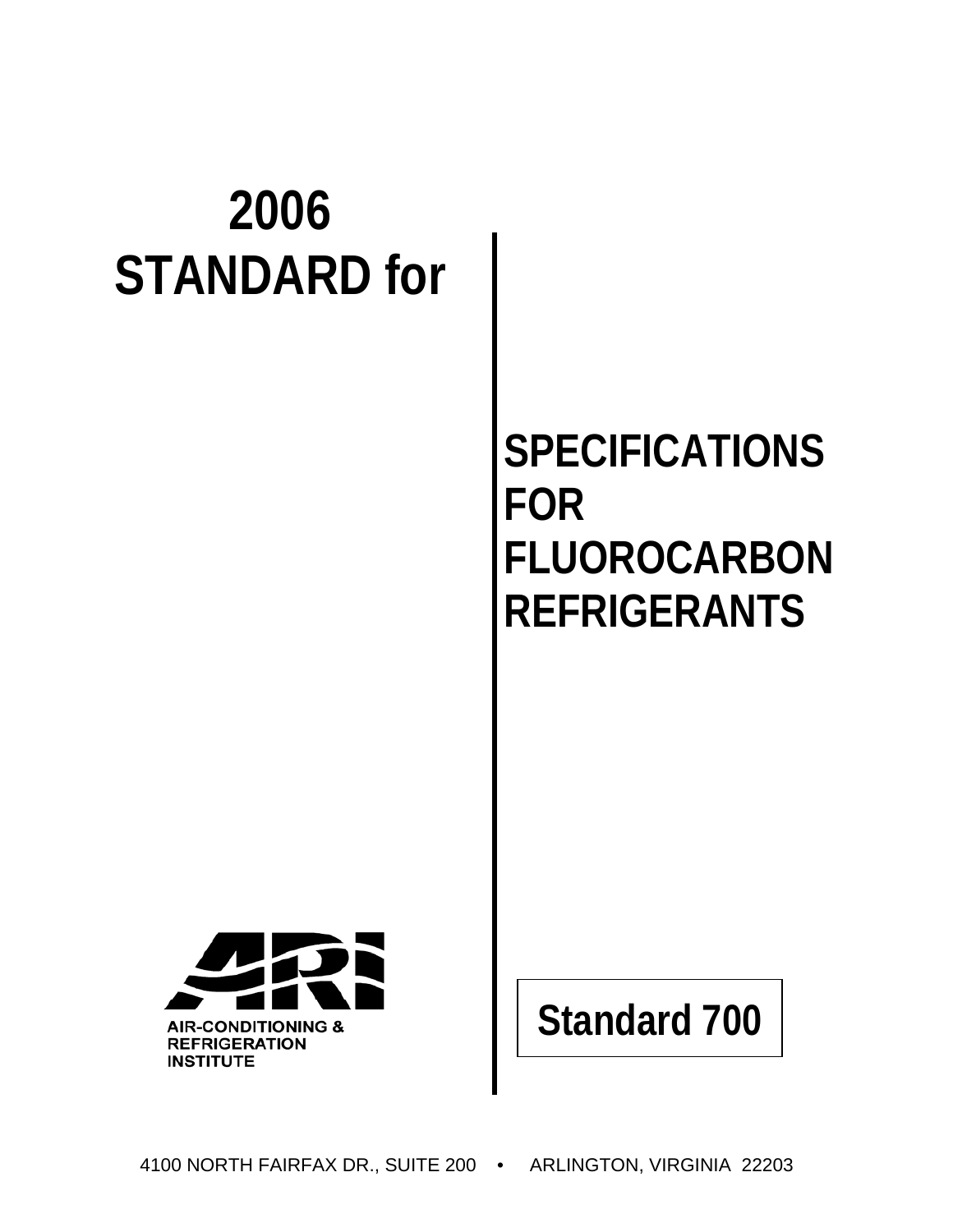# **IMPORTANT**

# *SAFETY DISCLAIMER*

ARI does not set safety standards and does not certify or guarantee the safety of any products, components or systems designed, tested, rated, installed or operated in accordance with this standard/guideline. It is strongly recommended that products be designed, constructed, assembled, installed and operated in accordance with nationally recognized safety standards and code requirements appropriate for products covered by this standard/guideline.

ARI uses its best efforts to develop standards/guidelines employing state-of-the-art and accepted industry practices. ARI does not certify or guarantee that any tests conducted under its standards/guidelines will be nonhazardous or free from risk.

#### This standard supersedes ARI Standard 700-2004.

#### ARI CERTIFICATION PROGRAMS PROVISIONS

#### **Scope of the Certification Programs**

The Reclaimed Refrigerant and Refrigerant Testing Laboratory Certification Programs are based on this standard. The Reclaimed Refrigerant Certification Program includes purity specifications for reclaimed refrigerants. The Refrigerant Testing Laboratory Certification Program includes verification for Refrigerant Testing Laboratories that perform testing of refrigerants to ARI Standard 700.

#### **Certified Ratings**

The following ratings are verified by test for the Reclaimed Refrigerant Certification Program:

- a. Water (ppm by weight).
- b. Chloride (pass/fail).
- c. Acidity (ppm by weight).
- d. High Boiling Residue (% by volume).
- e. Particulates/Solids (pass/fail).
- f. Non Condensables (% by volume).
- g. Volatile Impurities Including Other Refrigerants (% by volume).

The following contaminants are verified by test for the Refrigerant Testing Laboratory Certification Program:

- a. Water (ppm by weight).
- b. High Boiling Residue (% by volume).
- c. Non Condensables (% by volume).
- d. Volatile Impurities Including Other Refrigerants (% by volume).

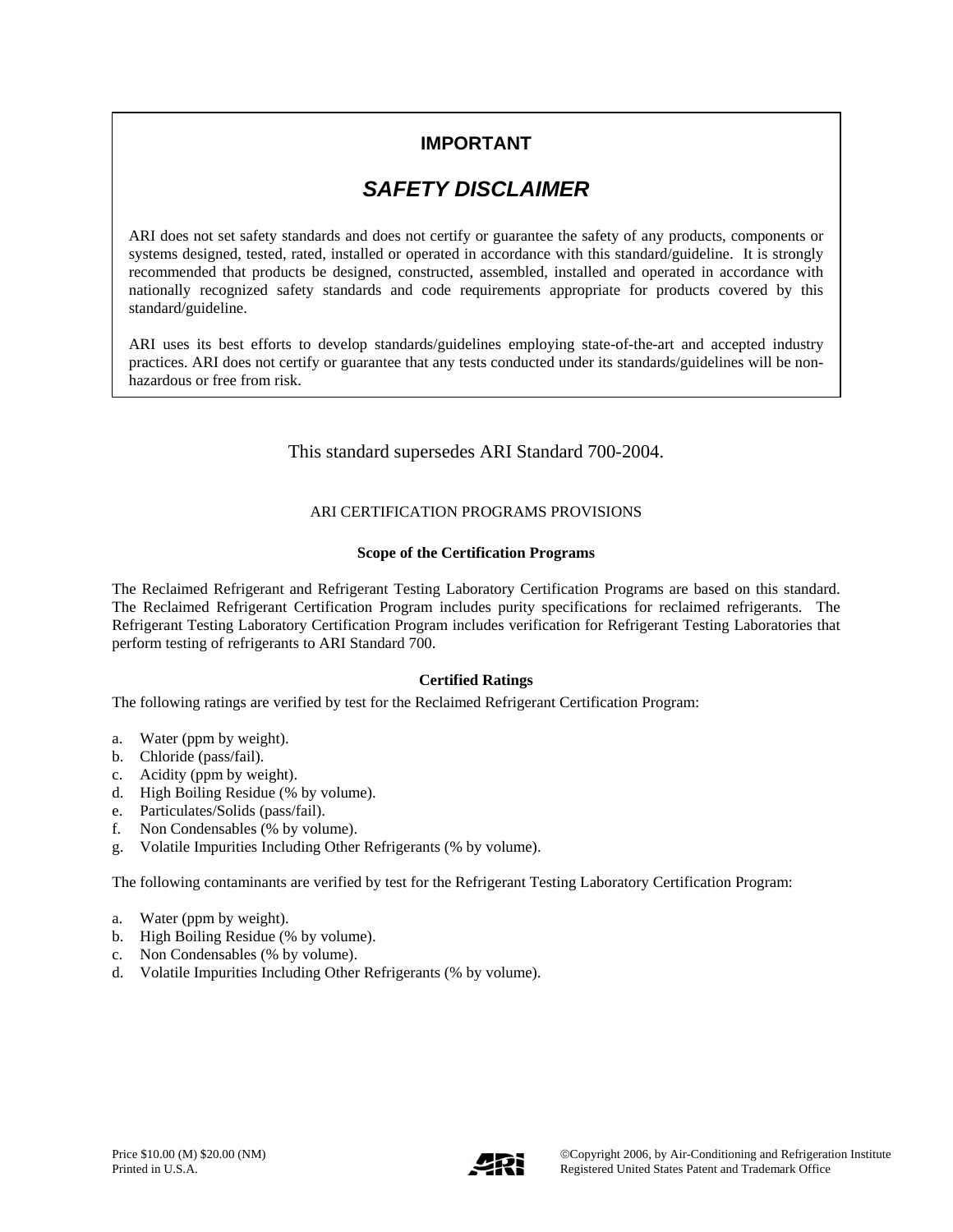# **TABLE OF CONTENTS**

| <b>SECTION</b> | PAGE                                                           |
|----------------|----------------------------------------------------------------|
| Section 1.     |                                                                |
| Section 2.     |                                                                |
| Section 3.     |                                                                |
| Section 4.     |                                                                |
| Section 5.     |                                                                |
| Section 6.     |                                                                |
| Section 7.     |                                                                |
|                | <b>TABLES</b>                                                  |
| Table 1A.      | <b>Characteristics of Single Component Refrigerants</b>        |
| Table 1B.      | Characteristics of Zeotropic Blends (400 Series Refrigerants)  |
| Table 1C.      | Characteristics of Azeotropic Blends (500 Series Refrigerants) |

## **APPENDICES**

and their Maximum Allowable Levels of Contaminants .................................14

| Appendix C. "Analytical Procedures" for ARI |  |
|---------------------------------------------|--|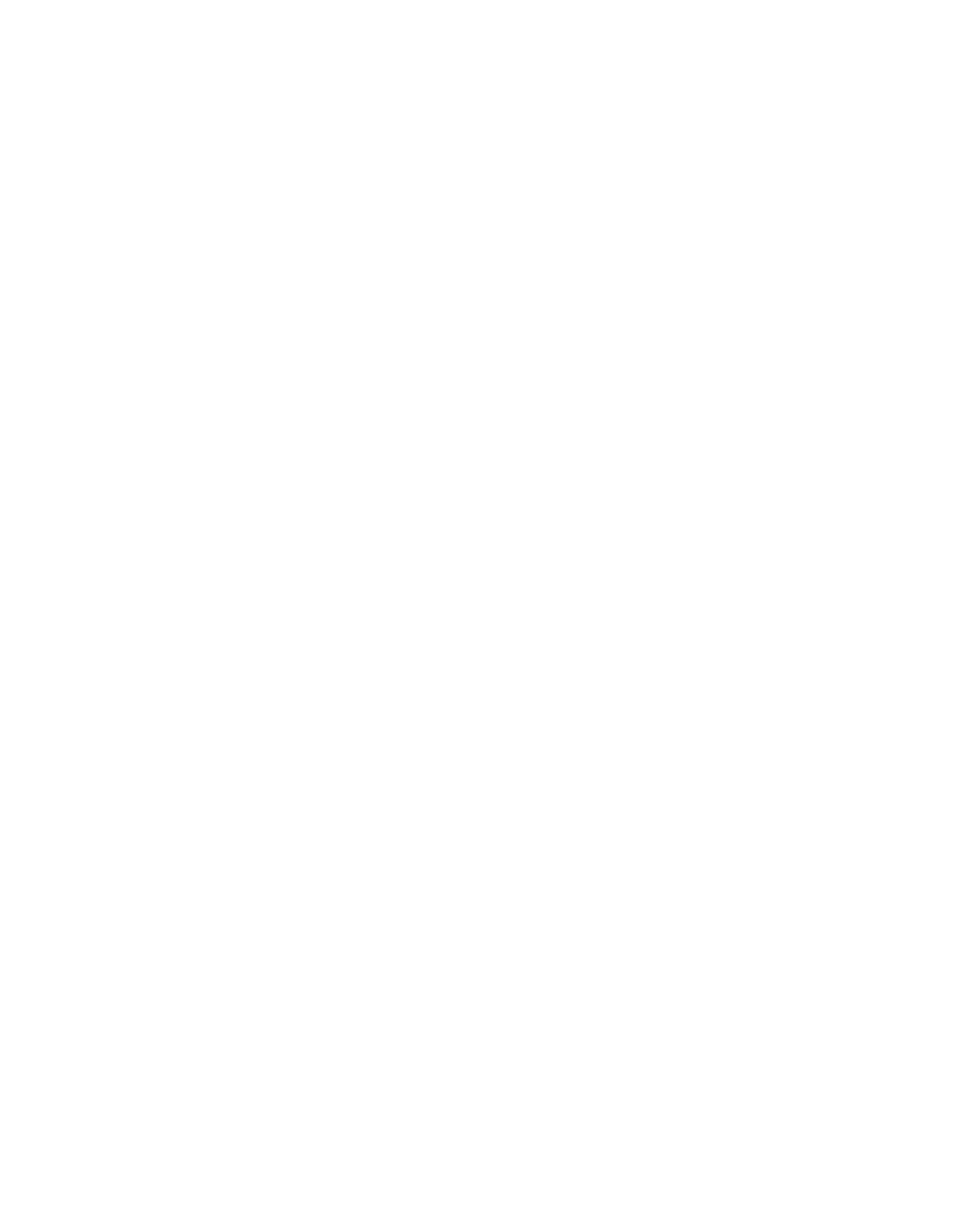# **SPECIFICATIONS FOR FLUOROCARBON REFRIGERANTS**

#### **Section 1. Purpose**

**1.1** *Purpose.* The purpose of this standard is to establish purity specifications, to verify composition, and to specify the associated methods of testing for acceptability of fluorocarbon refrigerants regardless of source (new, reclaimed and/or repackaged) for use in new and existing refrigeration and air-conditioning products within the scope of ARI.

**1.1.1** *Intent.* This standard is intended for the guidance of the industry including manufacturers, reclaimers, repackagers, distributors, installers, servicemen, contractors and users of fluorocarbon refrigerants.

**1.1.2** *Review and Amendment.* This standard is subject to review and amendment as technology advances or as additional data becomes available. This data can be submitted to ARI for review.

#### **Section 2. Scope**

**2.1** *Scope.* This standard specifies acceptable levels of contaminants (purity requirements) for fluorocarbon refrigerants (hereinafter referred to as refrigerants) regardless of source and lists acceptable test methods. These refrigerants are: R-11; R-12; R-13; R-22; R-23; R-32; R-113; R-114; R-115; R-116; R-123; R-124; R-125; R-134a; R-141b; R-142b; R-143a; R-152a; R-218; R-227ea; R-236fa; R-245fa; R-401A; R-401B; R-402A; R-402B; R-403A; R-403B; R-404A; R-405A; R-406A; R-407A; R-407B; R-407C; R-407D; R-407E; R-408A; R-409A; R-409B; R-410A; R-410B; R-411A; R-411B; R-412A; R-413A; R-414A; R-414B; R-415A; R-415B; R-416A; R-417A; R-418A; R-419A; R-420A; R-421A; R-421B; R-422A; R-422B; R-422C; R-422D; R-423A; R-424A; R-425A; R-426A; R-500; R-502; R-503; R-507A; R-508A; R-508B; and R-509A as referenced in the ANSI/ASHRAE Standard 34 with Addenda.

#### **Section 3. Definitions**

All terms in this document follow the standard industry definitions in the current edition of *ASHRAE Terminology of Heating, Ventilation, Air Conditioning and Refrigeration* unless otherwise defined in this section.

**3.1** *"Shall"* or "*Should".* "Shall" or "should" shall be interpreted as follows:

**3.1.1** *Shall*. Where "shall" or "shall not" is used for a provision specified, that provision is mandatory if compliance with the standard is claimed.

**3.1.2** *Should*. "Should" is used to indicate provisions which are not mandatory but which are desirable as good practice.

#### **Section 4. Characterization of Refrigerants and Contaminants**

**4.1** *Characterization.* Characterization of refrigerants and contaminants are listed in the following general classifications:

- a. Water
- b. Chloride
- c. Acidity
- d. High boiling residue
- e. Particulates/solids
- f. Non condensables
- g. Volatile impurities including other refrigerants

Identification of the refrigerant and volatile impurities shall be carried out by gas chromatography (GC).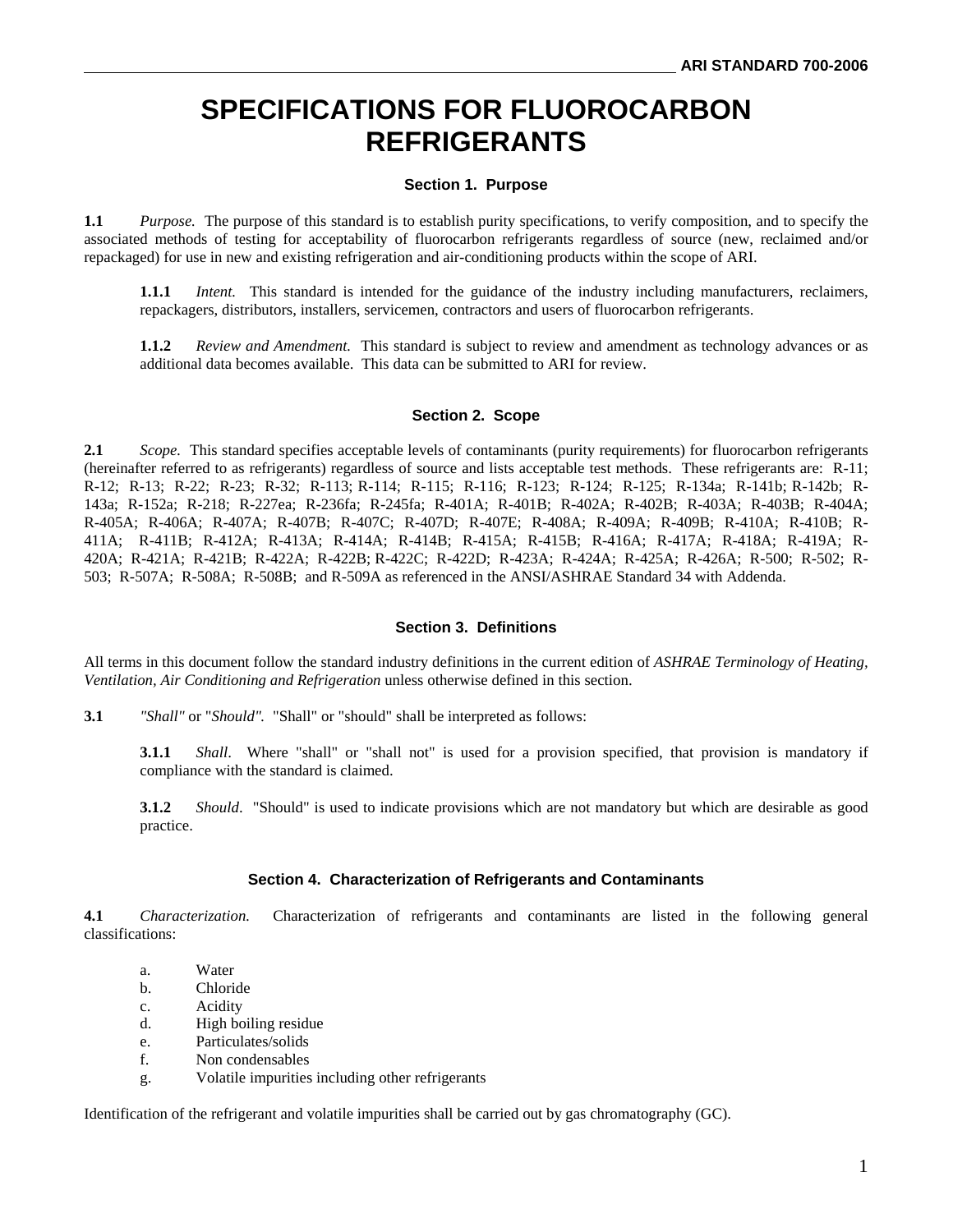#### **Section 5. Sampling and Summary of Test Procedures**

**5.1** *Referee Test.* The referee test methods for the various contaminants are summarized in the following paragraphs. Detailed test procedures are included in Appendix C to ARI Standard 700. If alternative test methods are employed, the user shall be able to demonstrate that they produce results at least equivalent to the specified referee test method.

#### **5.2** *Refrigerant Sampling.*

**5.2.1** *Sampling Precautions.* Special precautions should be taken to ensure that representative samples are obtained for analysis. Sampling shall be done by qualified personnel following accepted sampling and safety procedures. Refrigerants with critical temperatures near or below ambient temperature cannot be reliably sampled for both liquid and vapor phase without special handling.

**5.2.2** *Cylinder Preparation.* Place a clean, empty sample cylinder with the valve open in an oven at 110°C for one hour. Remove it from the oven while hot, immediately connect it to an evacuation system and evacuate it to less than 56 kPa. Close the valve and allow it to cool. Weigh the empty cylinder.

**5.2.3** *Vapor Phase Sampling.* A vapor phase sample shall be obtained for determining the non condensables. The source temperature shall be measured and recorded at the time the sample is taken. Non condensable gases, if present, will concentrate in the vapor phase of the refrigerant; care must be exercised to eliminate introduction of either air or liquid phase refrigerant during the sample transfer. Since R-11, R-113, R-123, R-141b, and R-245fa have normal boiling points near or above room temperature, non condensable determination is not required for these refrigerants.

**5.2.3.1** *Special Handling for Low Critical Temperature Refrigerant*. A vapor phase sample is required to determine non condensables and volatile impurities, including other refrigerants. The vapor phase sample is obtained by regulating the sample container temperature to 5 K or more above the refrigerant critical temperature.

**5.2.4** *Liquid Phase Sampling*. A liquid phase sample is required for all tests listed in this standard except the test for non condensables.

**5.2.4.1** *Liquid Sampling.* Accurate analysis requires that the sample cylinder, at ambient temperature, be filled to at least 60% by volume; however, under no circumstances should the cylinder be filled to more than 80% by volume. This can be accomplished by weighing the empty cylinder and then the cylinder with refrigerant. When the desired amount of refrigerant has been collected, close the valve(s) and immediately disconnect the sample cylinder.

NOTE: Care should be taken to ensure that all connections and transfer lines are dry and evacuated to avoid contaminating the sample.

**5.2.4.2** *Special Handling for Low Critical Temperature Refrigerant*. A liquid phase sample is required for all testing except non condensables and volatile impurities, including other refrigerants. The liquid phase sample is obtained by regulating the sample cylinder temperature to 2 °C below the critical temperature of the refrigerant.

NOTE: If free water is present in the sample, cooling to below  $0^{\circ}$ C may result in the formation of ice.

**5.2.4.3** *Record Weight.* Check the sample cylinder for leaks and record the gross weight.

#### **5.3** *Refrigerant Identification*.

The required method shall be gas chromatography as described in Appendix C to ARI Standard 700. The chromatogram of the sample shall be compared to known standards.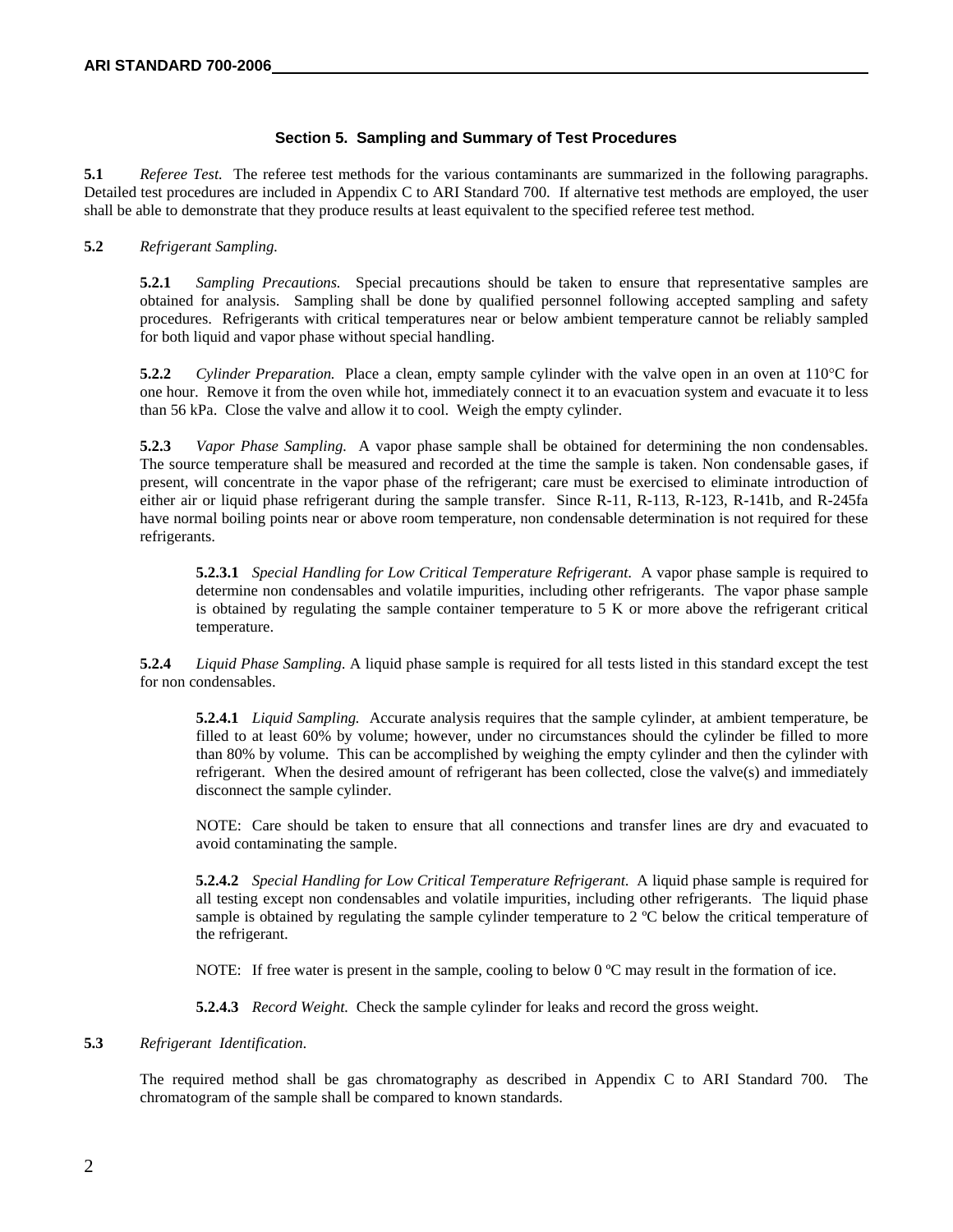#### **5.4** *Water Content.*

**5.4.1** *Method.* The Coulometric Karl Fischer Titration, as described in Appendix C, shall be used for determining the water content of refrigerants. This method can be used for refrigerants that are either a liquid or a gas at room temperature. For all refrigerants, the sample for water analysis shall be taken from the liquid phase of the container to be tested.

**5.4.2** *Limits.* The value for water content shall be expressed in parts per million (ppm) by weight and shall not exceed the maximum specified in Tables 1A, 1B, and 1C.

#### **5.5** *Conductivity. (Alternative to Chloride and Acidity Tests).*

**5.5.1** *Method.* A refrigerant may be tested for conductivity as an indication of the presence of acids, metal chlorides, and any compound that ionizes in water. This alternative procedure is intended for use with new or reclaimed refrigerants, however, significant amounts of oil can interfere with the test results.

**5.5.2** *Limits*. The value for conductivity shall be converted to and expressed in ppm by weight calculated as HCl and shall be compared with the maximum acidity value specified (see in Tables 1A, 1B, and 1C). If the conductivity is above this amount, then the Chloride and Acidity Tests shall be conducted. If the conductivity is not greater than this amount, then the Chloride and Acidity Tests may be omitted.

#### **5.6** *Chloride.*

**5.6.1** *Method.* The refrigerant shall be tested for chloride as an indication of the presence of hydrochloric acid and/or metal chlorides. The referee procedure is intended for use with new or reclaimed refrigerants; however, high boiling residue in excess of the amounts in Tables 1A, 1B, and 1C can interfere with the test results.

The test method shall be that described in Appendix C to ARI Standard 700*.* The test will show noticeable turbidity at chloride levels of about 3 ppm or greater by weight.

**5.6.2** *Limits.* The results of the test shall not exhibit any sign of turbidity. Report the results as "pass" or "fail."

#### **5.7** *Acidity.*

**5.7.1** *Method.* The acidity test uses the titration principle to detect any compound that is soluble in water and ionizes as an acid. The test method shall be that described in Appendix C to ARI Standard 700*.* This test may not be suitable for determination of high molecular weight organic acids; however, these acids will be found in the high boiling residue test outlined in 5.8. The test requires a 100 to 120 gram sample and has a detection limit of 0.1 ppm by weight calculated as HCl.

**5.7.2** *Limits.* The value for acidity shall be expressed in ppm by weight as HCl and shall not exceed the limits in Tables 1A, 1B, and 1C.

#### **5.8** *High Boiling Residue*.

**5.8.1** *Method.* High boiling residue shall be determined by measuring the residue from a standard volume of refrigerant after evaporation. Oils and/or organic acids will be captured by this method. An alternative gravimetric method is described in Appendix C to ARI Standard 700.

**5.8.2** *Limits.* The value for high boiling residue shall be expressed as a percentage by volume and shall not exceed the maximum percent specified in Tables 1A, 1B, and 1C.

#### **5.9** *Particulates and Solids*.

**5.9.1** *Method.* A measured amount of sample shall be placed in a Goetz bulb under controlled temperature conditions. The particulates/solids shall be determined by visual examination of the Goetz bulb prior to the evaporation of refrigerant. For details of this test method, refer to Part 3 of Appendix C to ARI Standard 700.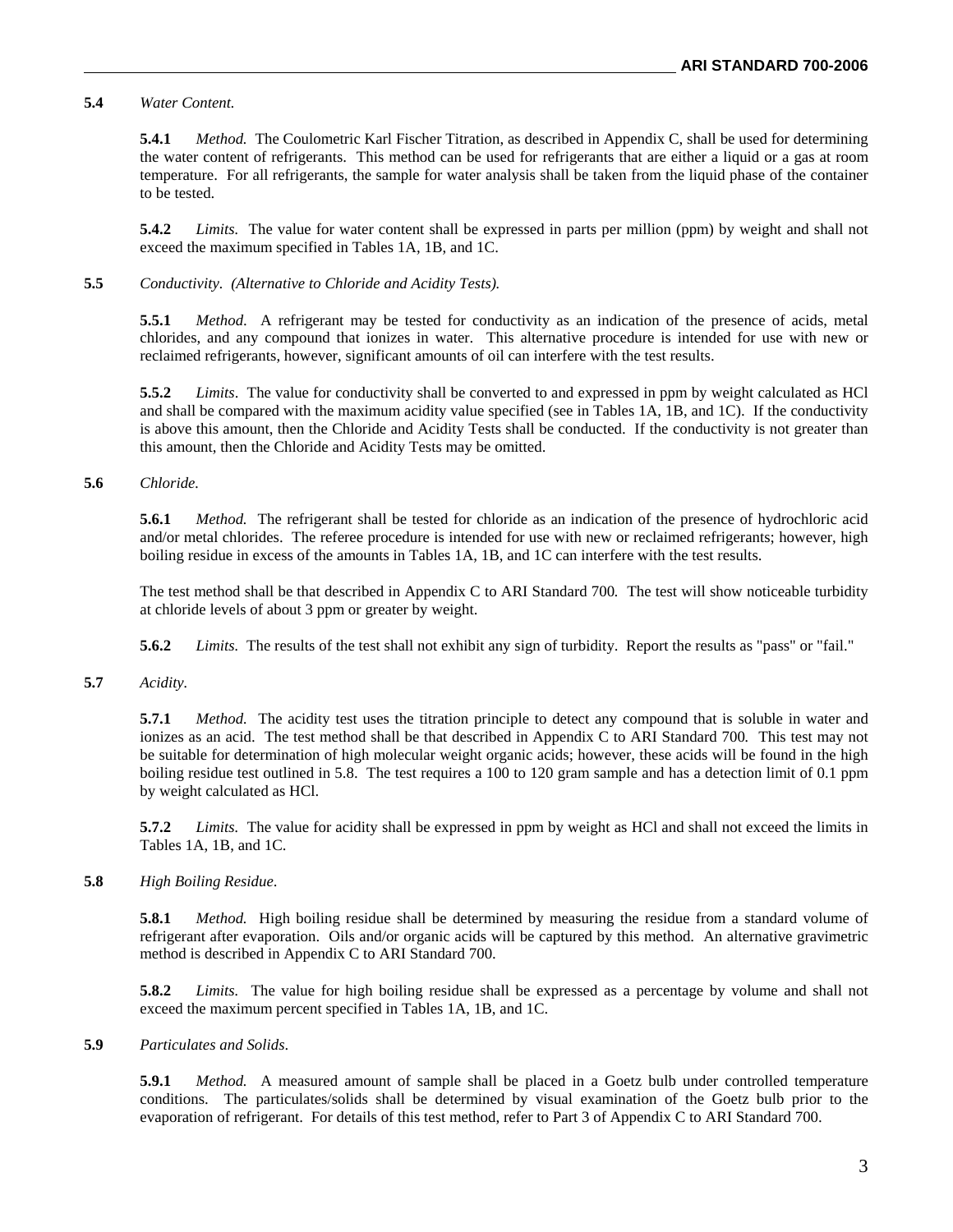**5.9.2** *Limits.* Visual presence of dirt, rust or other particulate contamination is reported as "fail."

**5.10** *Non Condensables.* 

**5.10.1** *Method.* A vapor phase sample shall be used for determination of non condensables. Non condensable gases consist primarily of air accumulated in the vapor phase of refrigerants where the solubility of air in the refrigerant liquid phase is extremely low and air is not significant as a liquid phase contaminant. The presence of non condensable gases may reflect poor quality control in transferring refrigerants to storage tanks and cylinders.

The test method shall be gas chromatography with a thermal conductivity detector as described in Appendix C to ARI Standard 700.

**5.10.2** *Limits.* The maximum level of non condensables in the vapor phase of a test sample shall not exceed the maximum at 23.9 °C as shown in Tables 1A, 1B, and 1C.

**5.11** *Volatile Impurities Including Other Refrigerants.* 

**5.11.1** *Method*. The amount of volatile impurities including other refrigerants in the subject refrigerant shall be determined by gas chromatography as described in Appendix C to ARI Standard 700*.* 

**5.11.2** *Limits.* The test sample shall not contain more than 0.5% by weight of volatile impurities including other refrigerants as shown in Tables 1A, 1B, and 1C.

**5.11.2.1** *Unsaturated Compound Volatile Impurities*. The test sample of a saturated fluorinated refrigerant shall not contain more than 40 ppm by weight of halogenated unsaturated volatile impurities, unless listed individually in 5.11.2.2.

**5.11.2.2** *Individual Listed Volatile Impuritie*s. Tables 1A, 1B and 1C list specific volatile impurities and their maximum allowable concentrations in ppm by weight.

#### **Section 6. Reporting Procedure**

**6.1** *Reporting Procedure.* The source (manufacturer, reclaimer or repackager) of the packaged refrigerant shall be identified. The refrigerant shall be identified by its accepted refrigerant number and/or its chemical name. Maximum allowable levels of contaminants are shown in Tables 1A, 1B, and 1C. Test results shall be tabulated in a similar manner.

#### **Section 7. Conformance Conditions**

**7.1** *Conformance.*While conformance with this standard is voluntary, conformance shall not be claimed or implied for products or equipment within the standard's *Purpose* (Section 1) and *Scope* (Section 2) unless such product claims meet all of the requirements of the standard and all of the testing and rating requirements are measured and reported in complete compliance with the standard. Any product that has not met all the requirements of the standard cannot reference, state, or acknowledge the standard in any written, oral, or electronic communication.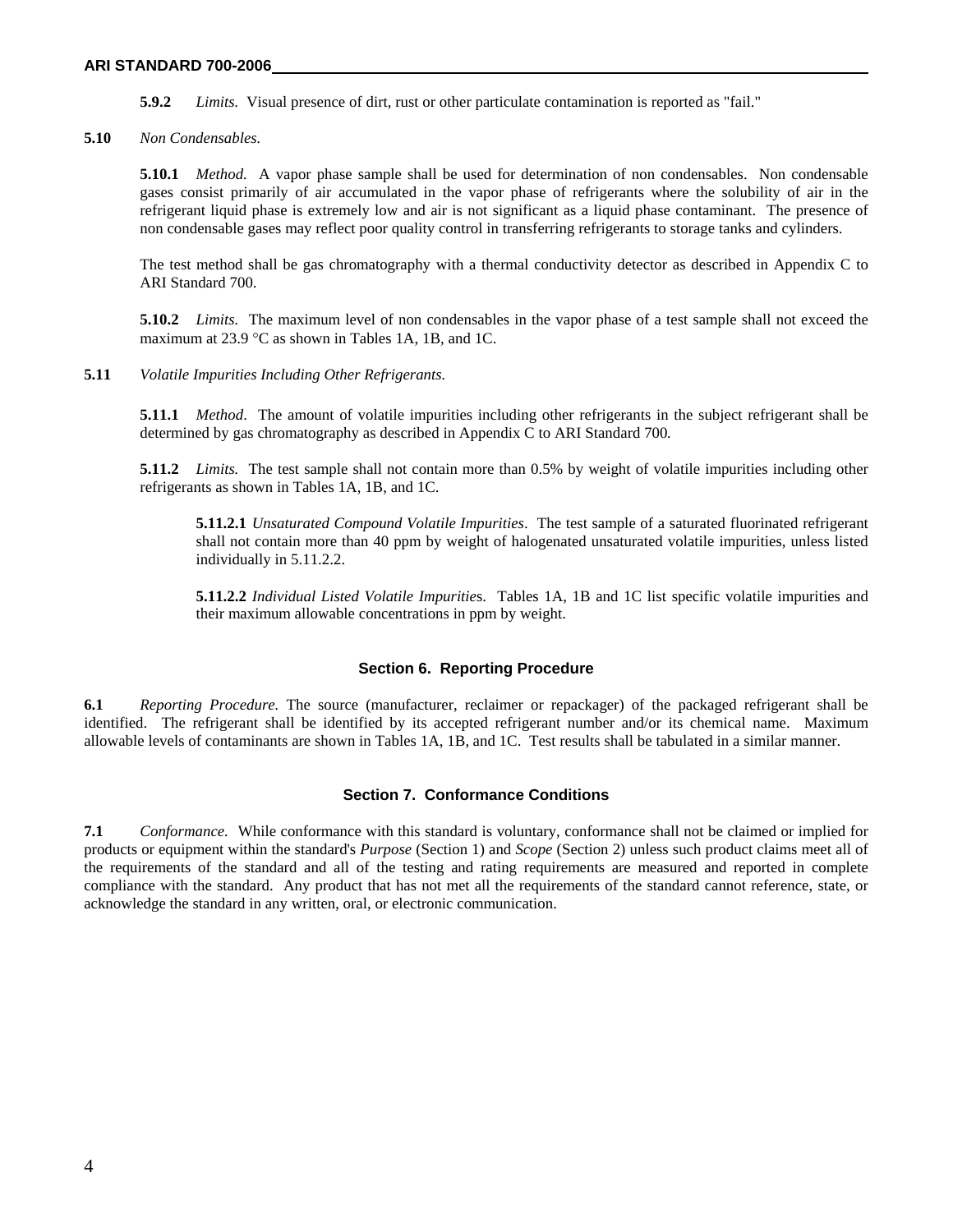| Table 1A.                                                                                                                                                                                                                    | Characteristics of Single Component Refrigerants and their Maximum Allowable Levels of Contaminants |                                                                                                                      |                           |                        |                      |                        |                        |                         |                           |                    |
|------------------------------------------------------------------------------------------------------------------------------------------------------------------------------------------------------------------------------|-----------------------------------------------------------------------------------------------------|----------------------------------------------------------------------------------------------------------------------|---------------------------|------------------------|----------------------|------------------------|------------------------|-------------------------|---------------------------|--------------------|
|                                                                                                                                                                                                                              | Reporting Units                                                                                     | Reference<br>Section                                                                                                 | $R-11$                    | $R-12$                 | $R-13$               | $R-22$                 | $R-23$                 | $R-32$                  | R-113                     | $R-114$            |
| CHARACTERISTICS <sup>1</sup> :                                                                                                                                                                                               |                                                                                                     |                                                                                                                      |                           |                        |                      |                        |                        |                         |                           |                    |
| Boiling Point <sup>1</sup>                                                                                                                                                                                                   | 101.3 kPa<br>14.70 psia<br>$\mathcal{O}$<br>$\mathbb{P}$ 4                                          | $\mathbb{N}\mathbb{A}$                                                                                               | 23.7<br>74.7              | $-29.8$<br>$-21.6$     | $-81.50$<br>$-114.7$ | $-40.8$<br>41.5        | $-82.00$<br>$-115.6$   | $-61.0$<br>$-51.7$      | 47.60<br>117.7            | 3.60<br>38.5       |
| Boiling Point Range <sup>1</sup>                                                                                                                                                                                             | <b>K</b> &                                                                                          | $\sum_{i=1}^{n}$                                                                                                     | $\frac{0.3}{0.5}$         | 0.3                    | 0.5                  | $\frac{0.3}{0.5}$      | 0.5                    | $\frac{0.3}{0.5}$       | 0.3                       | 0.3                |
| Critical Temperature <sup>1</sup>                                                                                                                                                                                            | <b>ي</b><br>$\overline{\mathbf{F}}$                                                                 | N/A                                                                                                                  | 198.0<br>388.4            | 112.0<br>233.6         | 28.9<br>84.0         | 96.20<br>205.2         | 79.0<br>26.1           | 78.10<br>172.6          | 417.4<br>214.1            | 294.3<br>145.7     |
| Isomer Content<br>Isomer                                                                                                                                                                                                     | % by weight                                                                                         | $\mathbf{N}\mathbf{A}$                                                                                               | $\mathbf{N}\mathbf{A}$    | $\mathbb{N}\mathbb{A}$ | $\sum^\mathbf{A}$    | $\mathbf{N}\mathbf{A}$ | $\mathbb{N}\mathbb{A}$ | $\mathbf{N} \mathbf{A}$ | R-113a<br>$\overline{0}$  | R-114a<br>$0 - 30$ |
| VAPOR PHASE CONTAMINANTS:                                                                                                                                                                                                    |                                                                                                     |                                                                                                                      |                           |                        |                      |                        |                        |                         |                           |                    |
| Air and Other Non Condensables                                                                                                                                                                                               | % by volume @<br>23.9°C                                                                             | 5.10                                                                                                                 | $\mathbf{N} \mathbf{A}^2$ | 1.5                    | 1.5                  | 1.5                    | 1.5                    | 1.5                     | $\mathbf{N} \mathbf{A}^2$ | 1.5                |
| LIQUID PHASE CONTAMINANTS:                                                                                                                                                                                                   |                                                                                                     |                                                                                                                      |                           |                        |                      |                        |                        |                         |                           |                    |
| Water                                                                                                                                                                                                                        | by weight<br>ppm                                                                                    | 5.4                                                                                                                  | $\Omega$                  | $\Omega$               | $\Omega$             | $\Box$                 | $\Box$                 | $\Box$                  | $\Omega$                  | $\Box$             |
| All Other Volatile Impurities                                                                                                                                                                                                | by weight<br>$\frac{8}{2}$                                                                          | 5.11                                                                                                                 | 0.5                       | 0.5                    | 0.5                  | 0.5                    | 0.5                    | 0.5                     | 0.5                       | 0.5                |
| High Boiling Residue                                                                                                                                                                                                         | % by volume                                                                                         | 5.8                                                                                                                  | 0.01                      | 0.01                   | 0.01                 | 0.01                   | 0.01                   | 0.01                    | 0.01                      | 0.01               |
| Particulates/Solids                                                                                                                                                                                                          | Visually clean to<br>pass                                                                           | 5.9                                                                                                                  | pass                      | pass                   | pass                 | pass                   | pass                   | pass                    | pass                      | pass               |
| Acidity                                                                                                                                                                                                                      | ppm by weight<br>(as HCl)                                                                           | 5.7                                                                                                                  | 1.0                       | 1.0                    | $\overline{1.0}$     | $\ddot{=}$             | 1.0                    | $\ddot{=}$              | 1.0                       | 1.0                |
| ${\bf Choice}^3$                                                                                                                                                                                                             | No visible<br>turbidity                                                                             | 5.6                                                                                                                  | pass                      | pass                   | pass                 | pass                   | pass                   | pass                    | pass                      | pass               |
| Boiling points, boiling point ranges and critical temperatures, although not required, are provided for informational purposes.<br><sup>2</sup> Since $\overline{R}$ -11, R-113, R-123, R-141b, and R-245fa<br>refrigerants. |                                                                                                     | have normal boiling points near or above room temperature, non condensable determinations are not required for these |                           |                        |                      |                        |                        |                         |                           |                    |
| $^3\,$ Recognized chloride level for pass/fail is about 3<br>Refrigerant data compiled from Refprop 7.0.<br>Data Not Available<br>Not Applicable<br>N/A                                                                      | ppm.                                                                                                |                                                                                                                      |                           |                        |                      |                        |                        |                         |                           |                    |

# **ARI STANDARD 700-2006**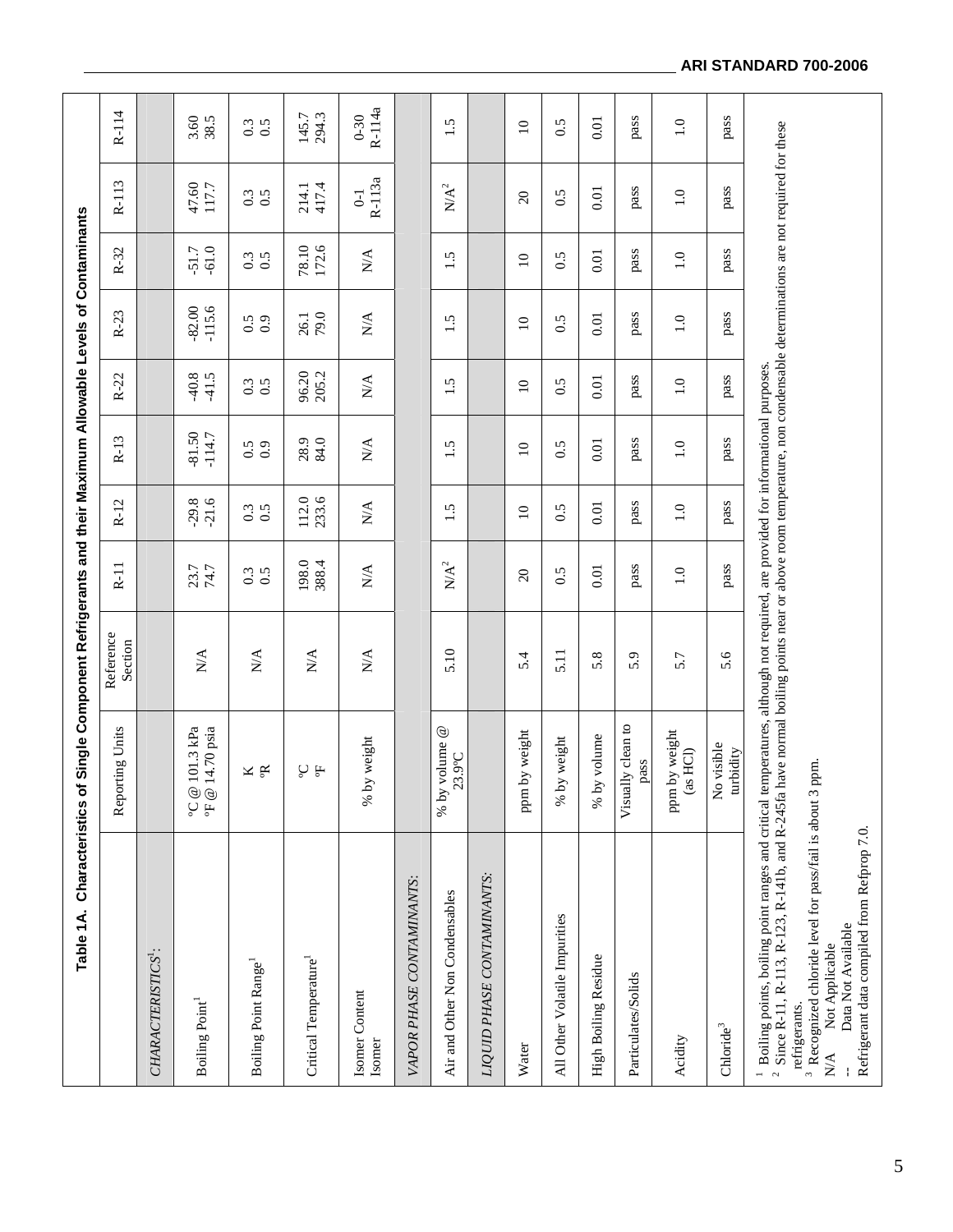| Table 1A (continued).                                                                                                                                                                                                                                                                                                                                                                           | Characteri                                                                   | stics of Single Component Refrigerants and their Maximum Allowable Levels of Contaminants |                    |                      |                              |                 |                        |                    |                                 |
|-------------------------------------------------------------------------------------------------------------------------------------------------------------------------------------------------------------------------------------------------------------------------------------------------------------------------------------------------------------------------------------------------|------------------------------------------------------------------------------|-------------------------------------------------------------------------------------------|--------------------|----------------------|------------------------------|-----------------|------------------------|--------------------|---------------------------------|
|                                                                                                                                                                                                                                                                                                                                                                                                 | Reporting Units                                                              | Reference<br>Section                                                                      | $R-115$            | R-116                | R-123                        | R-124           | R-125                  | R-134a             | R-141b                          |
| CHARACTERISTICS <sup>1</sup> :                                                                                                                                                                                                                                                                                                                                                                  |                                                                              |                                                                                           |                    |                      |                              |                 |                        |                    |                                 |
| Boiling Point <sup>1</sup>                                                                                                                                                                                                                                                                                                                                                                      | @ 101.3 kPa<br>14.70 psia<br>$\circledcirc$<br>$\frac{1}{2}$<br>$\mathsf{S}$ | $\sum_{i=1}^{n}$                                                                          | $-38.9$<br>$-38.1$ | $-78.20$<br>$-108.8$ | 27.8<br>82.1                 | $-12.0$<br>10.4 | $-54.6$<br>$-48.1$     | $-14.9$<br>$-26.1$ | 32.6                            |
| Boiling Point Range <sup>1</sup>                                                                                                                                                                                                                                                                                                                                                                | <b>K</b> &                                                                   | N/A                                                                                       | 0.3                | 0.3                  | 0.3                          | 0.3             | 0.3                    | 0.3                | 0.3                             |
| Critical Temperature <sup>1</sup>                                                                                                                                                                                                                                                                                                                                                               | Η S                                                                          | $\mathbf{N} \mathbf{A}$                                                                   | 80.00<br>176.0     | 19.8                 | 183.7<br>362.7               | 122.3<br>252.1  | 150.8<br>66.00         | 214.0<br>101.1     | 206.8<br>404.2                  |
| Isomer Content<br>Isomer                                                                                                                                                                                                                                                                                                                                                                        | by weight<br>%                                                               | $\sum_{i=1}^{n}$                                                                          | $\sum_{i=1}^{n}$   | $\sum_{i=1}^{n}$     | $R-123a+$<br>R-123b<br>$0-8$ | R-124a<br>$0-5$ | $\mathop{\mathrm{NA}}$ | R-134<br>$0 - 0.5$ | R-141, R-<br>$0-0.1$ ea<br>141a |
| VAPOR PHASE CONTAMINANTS:                                                                                                                                                                                                                                                                                                                                                                       |                                                                              |                                                                                           |                    |                      |                              |                 |                        |                    |                                 |
| Air and Other Non Condensables                                                                                                                                                                                                                                                                                                                                                                  | by volume @<br>23.9°C<br>$\frac{1}{8}$                                       | 5.10                                                                                      | 1.5                | 1.5                  | $\mathbf{N} \mathbf{A}^2$    | 1.5             | 1.5                    | 1.5                | $\mathbf{N} \mathbf{A}^2$       |
| LIQUID PHASE CONTAMINANTS:                                                                                                                                                                                                                                                                                                                                                                      |                                                                              |                                                                                           |                    |                      |                              |                 |                        |                    |                                 |
| Water                                                                                                                                                                                                                                                                                                                                                                                           | ppm by weight                                                                | 5.4                                                                                       | $\overline{10}$    | $\overline{10}$      | $\overline{c}$               | $\overline{10}$ | $\overline{10}$        | $\overline{10}$    | 100                             |
| All Other Volatile Impurities                                                                                                                                                                                                                                                                                                                                                                   | % by weight                                                                  | 5.11                                                                                      | 0.5                | 0.5                  | 0.5                          | 0.5             | 0.5                    | 0.5                | 0.9                             |
| High Boiling Residue                                                                                                                                                                                                                                                                                                                                                                            | by volume<br>$\%$                                                            | 5.8                                                                                       | 0.01               | 0.01                 | 0.01                         | 0.01            | 0.01                   | 0.01               | 0.01                            |
| Particulates/Solids                                                                                                                                                                                                                                                                                                                                                                             | Visually clean to<br>$_{\rm pass}$                                           | 5.9                                                                                       | pass               | pass                 | pass                         | pass            | pass                   | pass               | pass                            |
| Acidity                                                                                                                                                                                                                                                                                                                                                                                         | ppm by weight<br>(as HCl)                                                    | 5.7                                                                                       | $\overline{1.0}$   | $\overline{1.0}$     | $\frac{0}{1}$                | 1.0             | $\frac{0}{1}$          | 1.0                | 1.0                             |
| $Chloride^3$                                                                                                                                                                                                                                                                                                                                                                                    | No visible<br>turbidity                                                      | 5.6                                                                                       | pass               | pass                 | pass                         | pass            | pass                   | pass               | pass                            |
| <sup>2</sup> Since R-11, R-113, R-123, R-141b, and R-245fa have normal boiling points near or above room temperature, non condensable determinations are not required for these<br><sup>1</sup> Boiling points, boiling point ranges and critical<br><sup>3</sup> Recognized chloride level for pass/fail is about<br>Data Not Available<br>Not Applicable<br>refrigerants.<br>$\sum_{i=1}^{n}$ | $3$ ppm. $\,$                                                                | temperatures, although not required, are provided for informational purposes.             |                    |                      |                              |                 |                        |                    |                                 |
| Refrigerant data compiled from Refprop 7.0.                                                                                                                                                                                                                                                                                                                                                     |                                                                              |                                                                                           |                    |                      |                              |                 |                        |                    |                                 |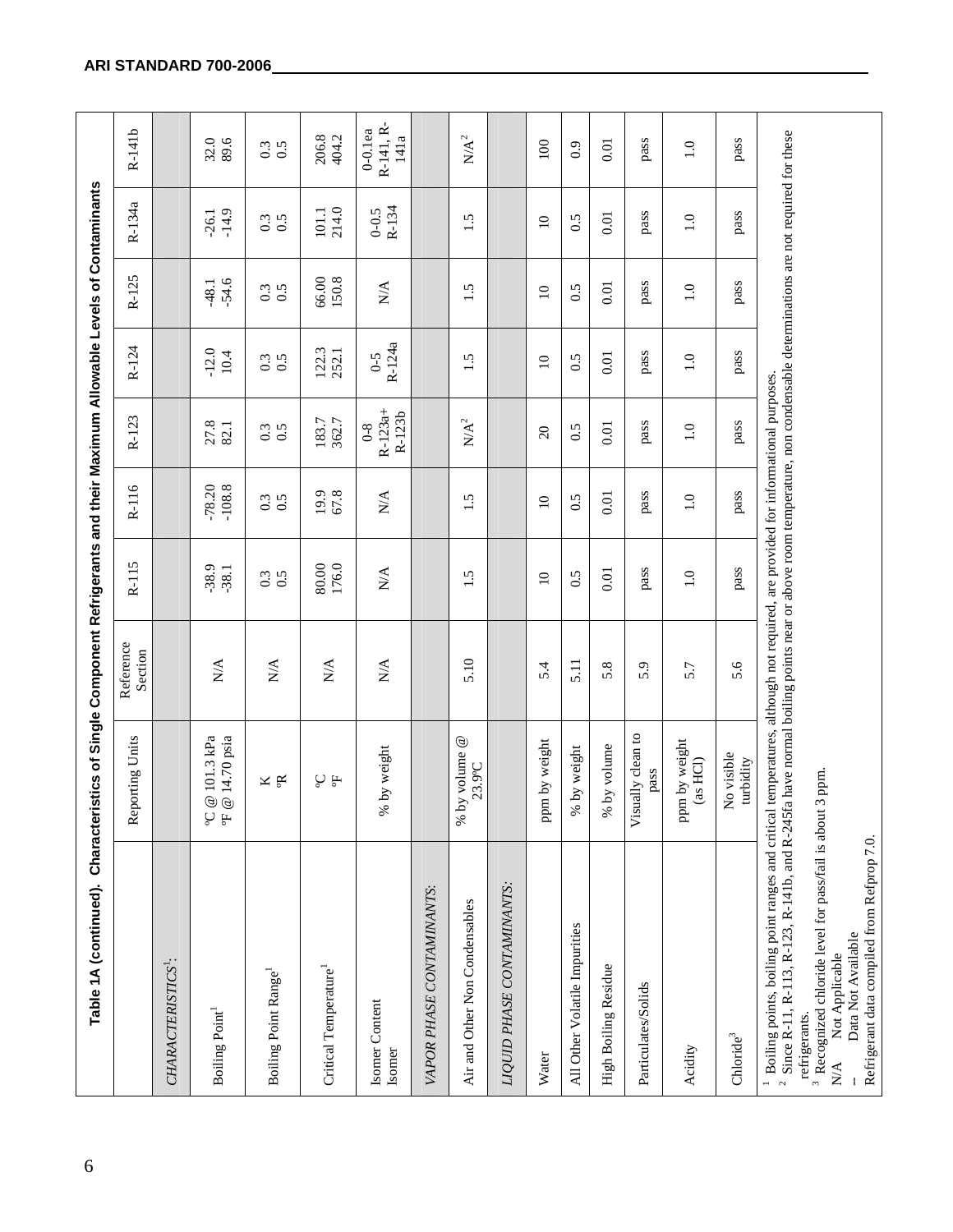| Table 1A (continued). Characteristi                                                                                                                                                                                                                                                                                              |                                                        | cs of Single Component Refrigerants and their Maximum Allowable Levels of Contaminants |                                |                     |                                                   |                    |                     |                                           |                                                      |
|----------------------------------------------------------------------------------------------------------------------------------------------------------------------------------------------------------------------------------------------------------------------------------------------------------------------------------|--------------------------------------------------------|----------------------------------------------------------------------------------------|--------------------------------|---------------------|---------------------------------------------------|--------------------|---------------------|-------------------------------------------|------------------------------------------------------|
|                                                                                                                                                                                                                                                                                                                                  | Reporting Units                                        | Reference<br>Section                                                                   | R-142b                         | R-143a              | R-152a                                            | $R-218$            | R-227ea             | R-236fa                                   | R-245fa                                              |
| CHARACTERISTICS <sup>1</sup> :                                                                                                                                                                                                                                                                                                   |                                                        |                                                                                        |                                |                     |                                                   |                    |                     |                                           |                                                      |
| Boiling Point                                                                                                                                                                                                                                                                                                                    | $\,$ T $\oplus$ 14.70 psia<br>$^{\circ}$ C @ 101.3 kPa | N/A                                                                                    | $-9.20$<br>15.5                | $-47.2$<br>$-53.0$  | $-24.0$<br>$-11.2$                                | $-36.8$<br>$-34.3$ | $-16.5$<br>2.39     | $-1.40$<br>29.4                           | 14.9<br>58.8                                         |
| Boiling Point Range <sup>1</sup>                                                                                                                                                                                                                                                                                                 | K<br>R                                                 | N/A                                                                                    | Ť                              | 0.3                 | 0.3                                               | 0.3<br>0.5         | Ť                   | $\begin{array}{c} 0.5 \\ 0.5 \end{array}$ | 0.3                                                  |
| Critical Temperature <sup>1</sup>                                                                                                                                                                                                                                                                                                | 出 S                                                    | $\sum_{i=1}^{n}$                                                                       | 278.8<br>137.1                 | 72.70<br>162.9      | 235.9<br>113.3                                    | 161.6<br>72.00     | 215.0<br>101.7      | 124.9<br>256.8                            | 309.4<br>154.1                                       |
| Isomer Content<br>Isomer                                                                                                                                                                                                                                                                                                         | % by weight                                            | $\mathbb{N}\mathbb{A}$                                                                 | $0-0.1$ ea<br>R-142a<br>R-142, | R-143<br>$0 - 0.01$ | $\mathop{\rm N}\nolimits\!mathop{\rm A}\nolimits$ | ł                  | ł.                  | ł                                         | R-245ca, R-245cb, R-<br>245ea, R-245eb<br>$0-0.1$ ea |
| CONTAMINANTS:<br>VAPOR PHASE                                                                                                                                                                                                                                                                                                     |                                                        |                                                                                        |                                |                     |                                                   |                    |                     |                                           |                                                      |
| Air and Other Non Condensables                                                                                                                                                                                                                                                                                                   | % by volume @<br>23.9°C                                | 5.10                                                                                   | 2.0                            | 1.5                 | 1.5                                               | 1.5                | $\ddot{1}.\ddot{5}$ | 1.5                                       | $\mathbf{N}/\mathbf{A}^2$                            |
| CONTAMINANTS:<br>LIQUID PHASE                                                                                                                                                                                                                                                                                                    |                                                        |                                                                                        |                                |                     |                                                   |                    |                     |                                           |                                                      |
| Water                                                                                                                                                                                                                                                                                                                            | ppm by weight                                          | 5.4                                                                                    | 15                             | $\overline{10}$     | $\overline{10}$                                   | $\overline{10}$    | $\overline{10}$     | $\overline{10}$                           | $\overline{c}$                                       |
| All Other Volatile Impurities                                                                                                                                                                                                                                                                                                    | % by weight                                            | 5.11                                                                                   | 0.5                            | 0.5                 | 0.5                                               | 0.5                | 0.5                 | 0.5                                       | 0.5                                                  |
| High Boiling Residue                                                                                                                                                                                                                                                                                                             | % by volume                                            | 5.8                                                                                    | 0.01                           | 0.01                | 0.01                                              | 0.01               | 0.01                | 0.01                                      | 0.01                                                 |
| Particulates/Solids                                                                                                                                                                                                                                                                                                              | Visually clean to<br>pass                              | 5.9                                                                                    | pass                           | pass                | pass                                              | pass               | pass                | pass                                      | pass                                                 |
| Acidity                                                                                                                                                                                                                                                                                                                          | ppm by weight<br>$\left( \text{as HCl} \right)$        | 5.7                                                                                    | 3.0                            | $\ddot{0}$          | $\ddot{0}$                                        | $\overline{1.0}$   | $\ddot{0}$          | $\ddot{0}$                                | $\ddot{0}$                                           |
| ${\bf Choice}^3$                                                                                                                                                                                                                                                                                                                 | No visible<br>turbidity                                | 5.6                                                                                    | pass                           | pass                | pass                                              | pass               | pass                | pass                                      | pass                                                 |
| Since R-11, R-113, R-123, R-141b, and R-245fa have normal boiling points near or above room temperature, non condensable determinations are not required for these<br>Boiling points, boiling point ranges and critical temperatures, although not required, are provided for informational purposes.<br>refrigerants.<br>$\sim$ |                                                        |                                                                                        |                                |                     |                                                   |                    |                     |                                           |                                                      |
| $^3$ Recognized chloride level for pass/fail is about 3 ppm.<br>Refrigerant data compiled from Refprop 7.0.<br>Data Not Available<br>Not Applicable<br>N/A                                                                                                                                                                       |                                                        |                                                                                        |                                |                     |                                                   |                    |                     |                                           |                                                      |

7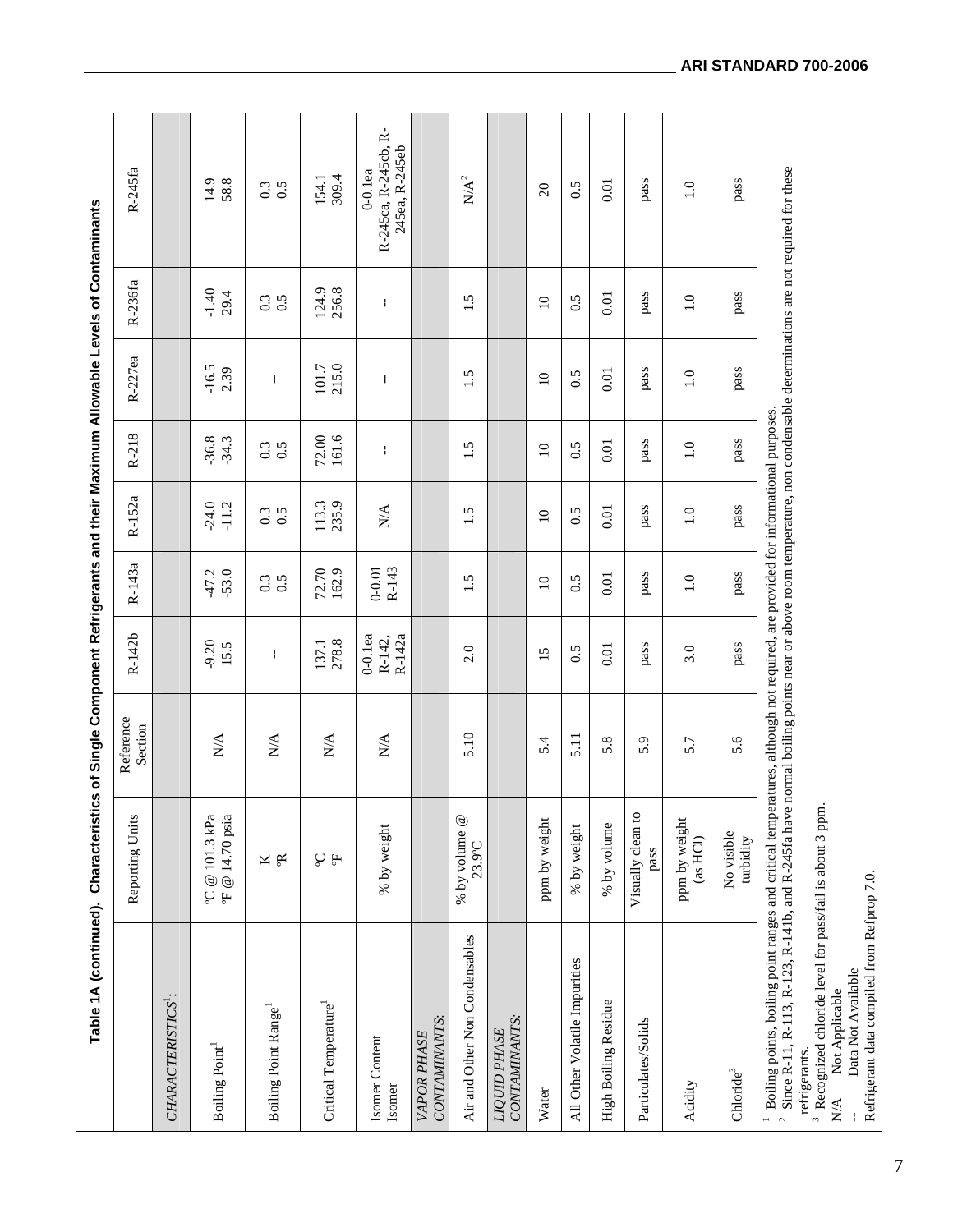| Table 1B. Characteristics of Zeotropic Blends (400 Series Refrigerants) and their Maximum Allowable Levels of Contaminants                                                                                                                                                               |                                                                               |                        |                              |                          |                                 |                                 |                           |                          |                       |
|------------------------------------------------------------------------------------------------------------------------------------------------------------------------------------------------------------------------------------------------------------------------------------------|-------------------------------------------------------------------------------|------------------------|------------------------------|--------------------------|---------------------------------|---------------------------------|---------------------------|--------------------------|-----------------------|
|                                                                                                                                                                                                                                                                                          | Reporting Units                                                               | Reference<br>Section   | R-401A                       | R-401B                   | R-402A                          | R-402B                          | R-403A                    | R-403B                   | R-404A                |
| CHARACTERISTICS <sup>1</sup> :                                                                                                                                                                                                                                                           |                                                                               |                        |                              |                          |                                 |                                 |                           |                          |                       |
| Refrigerant Components                                                                                                                                                                                                                                                                   | $\mathop{\rm N}\nolimits\!mathop{\rm A}\nolimits$                             | $\mathbb{N}\mathbb{A}$ | 152a/124<br>$R-22/$          | 152a/124<br>$R-22/$      | $R-125/$<br>290/22              | $R-125/$<br>290/22              | 22/218<br>$R-290/$        | 22/218<br>$R-290$        | 143a/134a<br>$R-125/$ |
| Nominal Comp                                                                                                                                                                                                                                                                             | by weight<br>%                                                                | $\mathbb{N}\mathbb{A}$ | 53/13/34                     | 61/11/28                 | 60.0/2.0/38.0                   | 38.0/2.0/60.0                   | 5/75/20                   | 5/56/39                  | 44/52/4               |
| Allowable Comp                                                                                                                                                                                                                                                                           | by weight<br>$\%$                                                             | $\mathbb{N}\mathbb{A}$ | $51 - 55/11.5$<br>13.5/33-35 | 11.5/27-29<br>59-63/9.5- | 58.0-62.0/1.0-<br>2.1/36.0-40.0 | 36.0-40.0/1.0-<br>2.1/58.0-62.0 | $3 - 5.2/73 - 77/18 - 22$ | $3 - 5.2/54$<br>58/37-41 | 42-46/51<br>53/2-6    |
| Bubble Point                                                                                                                                                                                                                                                                             | $^{\circ}$ C @ 101.3 kPa<br>14.70 psia<br>$\mathbb{P}$ el                     | $N\mathcal{A}$         | $-33.3$<br>$-28.0$           | $-30.8$<br>$-34.9$       | $-49.0$<br>$-56.2$              | $-52.6$<br>$-47.0$              | $-54.0$<br>$-47.8$        | $-56.6$<br>$-49.2$       | $-46.2$<br>$-51.2$    |
| Dew Point <sup>1</sup>                                                                                                                                                                                                                                                                   | 101.3 kPa<br>14.70 psia<br>$^\circ \text{C}$ @<br>$\mathcal{D}$ $\pm$ $\circ$ | $\sum_{i=1}^{n}$       | $-26.4$<br>$-15.5$           | $-28.8$<br>$-19.8$       | $-46.9$<br>$-52.4$              | $-48.5$<br>-44.7                | $-47.7$                   | $-46.8$<br>$-52.3$       | $-45.5$<br>$-49.9$    |
| Critical Temperature <sup>1</sup>                                                                                                                                                                                                                                                        | 山 Q                                                                           | $\sum_{i=1}^{n}$       | 105.3<br>221.5               | 103.5<br>218.3           | 168.8<br>76.00                  | 83.00<br>181.4                  | 188.6<br>87.00            | 79.70<br>175.5           | 72.10<br>161.8        |
| VAPOR PHASE CONTAMINANTS:                                                                                                                                                                                                                                                                |                                                                               |                        |                              |                          |                                 |                                 |                           |                          |                       |
| Air and Other Non Condensables                                                                                                                                                                                                                                                           | % by volume $@$<br>23.9°C                                                     | 5.10                   | 1.5                          | 1.5                      | 1.5                             | 1.5                             | 1.5                       | 1.5                      | 1.5                   |
| LIQUID PHASE CONTAMINANTS:                                                                                                                                                                                                                                                               |                                                                               |                        |                              |                          |                                 |                                 |                           |                          |                       |
| Water                                                                                                                                                                                                                                                                                    | by weight<br>ppm                                                              | 5.4                    | $\overline{10}$              | $\overline{a}$           | $\overline{10}$                 | $\overline{10}$                 | $\overline{10}$           | $\overline{10}$          | $\overline{a}$        |
| All Other Volatile Impurities                                                                                                                                                                                                                                                            | by weight<br>$\%$                                                             | 5.11                   | 0.5                          | 0.5                      | 0.5                             | 0.5                             | 0.5                       | 0.5                      | 0.5                   |
| High Boiling Residue                                                                                                                                                                                                                                                                     | % by volume                                                                   | 5.8                    | 0.01                         | 0.01                     | $0.01\,$                        | 0.01                            | 0.01                      | 0.01                     | 0.01                  |
| Particulates/Solids                                                                                                                                                                                                                                                                      | Visually clean to<br>pass                                                     | Q<br>ທ່                | pass                         | pass                     | pass                            | pass                            | pass                      | pass                     | pass                  |
| Acidity                                                                                                                                                                                                                                                                                  | ppm by weight<br>(as HCl)                                                     | 5.7                    | $\overline{1.0}$             | $\overline{1.0}$         | $\frac{0}{1}$                   | $\overline{1.0}$                | $\overline{1.0}$          | $\frac{0}{1}$            | $\overline{1.0}$      |
| ${\bf Choice}^2$                                                                                                                                                                                                                                                                         | No visible<br>turbidity                                                       | 5.6                    | pass                         | pass                     | pass                            | pass                            | pass                      | pass                     | pass                  |
| Bubble points, dew points and critical temperatures, although not required, are provided for informational purposes.<br>$^2$ Recognized chloride level for pass/fail is about 3<br>Refrigerant data compiled from Refprop 7.0.<br>Data Not Available<br>Not Applicable<br>$\mathbb{R}^4$ | ppm.                                                                          |                        |                              |                          |                                 |                                 |                           |                          |                       |

### **ARI STANDARD 700-2006**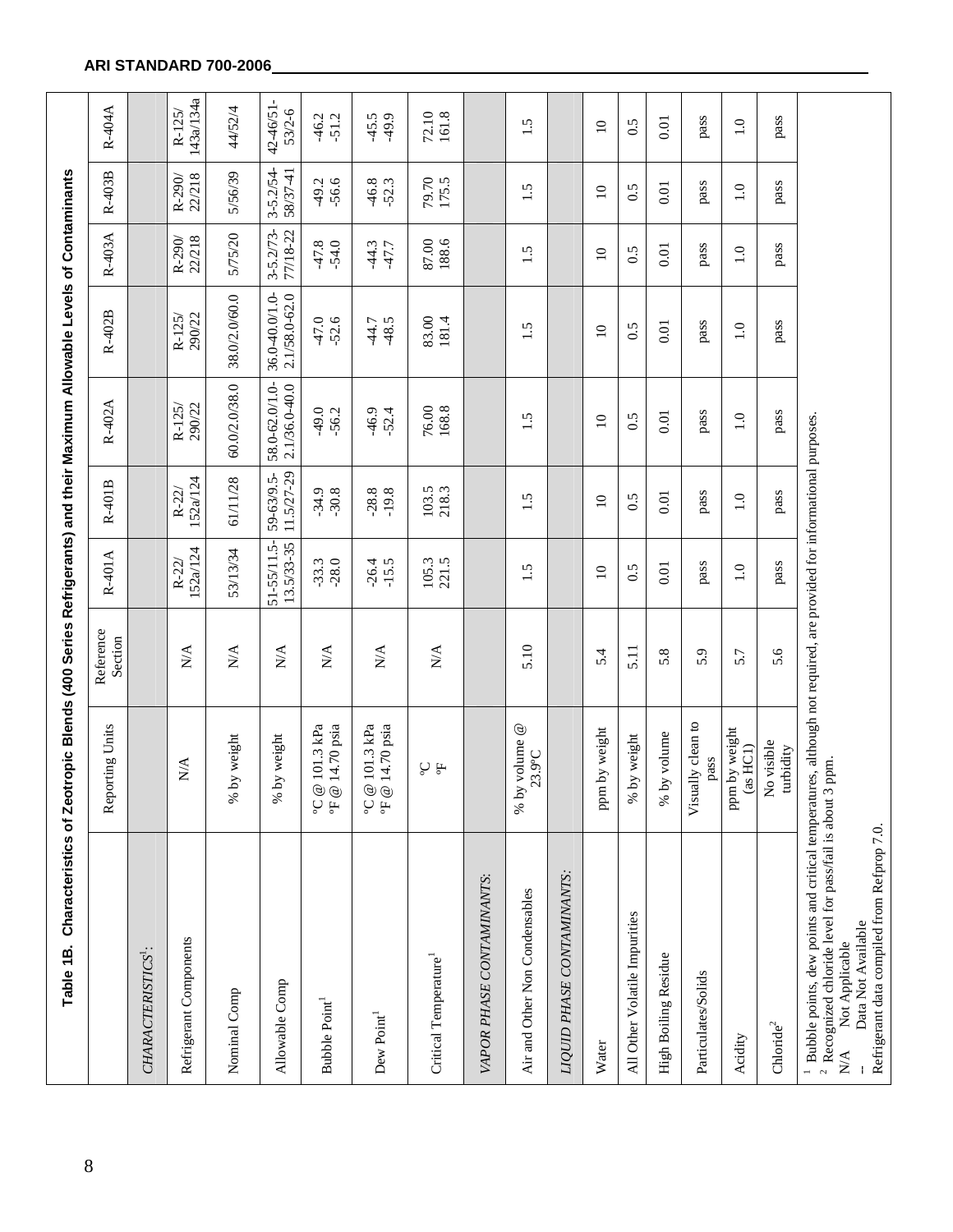| Table 1B (continued). Characteristics                                                                                                                                                                                                                                             |                                                      | of Zeotropic Blends (400 Series Refrigerants) and their Maximum Allowable Levels of Contaminants |                                     |                           |                                 |                     |                            |                      |                      |
|-----------------------------------------------------------------------------------------------------------------------------------------------------------------------------------------------------------------------------------------------------------------------------------|------------------------------------------------------|--------------------------------------------------------------------------------------------------|-------------------------------------|---------------------------|---------------------------------|---------------------|----------------------------|----------------------|----------------------|
|                                                                                                                                                                                                                                                                                   | Reporting Units                                      | Reference<br>Section                                                                             | R-405A                              | $R-406B$                  | R-407A                          | R-407B              | R-407C                     | R-407D               | R-407E               |
| CHARACTERISTICS <sup>1</sup> :                                                                                                                                                                                                                                                    |                                                      |                                                                                                  |                                     |                           |                                 |                     |                            |                      |                      |
| Refrigerant Components                                                                                                                                                                                                                                                            | $\mathop{\rm N}\nolimits\!{\mathop{\rm A}\nolimits}$ | $\mathbb{N}\mathbb{A}$                                                                           | 142b/C318<br>$R - 22/152a$          | 600a/142b<br>$R - 22/$    | R-32/125/<br>134a               | R-32/125/<br>134a   | R-32/125/<br>134a          | R-32/125/<br>134a    | R-32/125<br>134a     |
| Nominal Comp                                                                                                                                                                                                                                                                      | % by weight                                          | $\mathbb{N}\mathbb{A}$                                                                           | 45/7/5.5/42.5                       | 55/4/41                   | 20/40/40                        | 10/70/20            | 23/25/52                   | 15/15/70             | 25/15/60             |
| Allowable Comp                                                                                                                                                                                                                                                                    | % by weight                                          | $\sum_{i=1}^{n}$                                                                                 | 43-47/6-8/4.5-<br>$6.5/40.5 - 44.5$ | $53 - 57/3 - 5/$<br>40-42 | $18 - 22/38 - 42/$<br>$38 - 42$ | 8-12/68-72<br>18-22 | $21 - 25/23$ -<br>27/50-54 | 17/68-72<br>13-17/13 | 17/58-62<br>23-27/13 |
| Bubble Point <sup>1</sup>                                                                                                                                                                                                                                                         | T @ 14.70 psia<br>@ 101.3 kPa<br>$\mathsf{S}$        | N/A                                                                                              | $-32.9$<br>$-27.2$                  | $-26.9$<br>$-32.7$        | $45.3$<br>$49.5$                | $-46.8$<br>$-52.2$  | $-43.6$<br>$-46.5$         | $-39.5$<br>$-39.1$   | $-45.3$<br>$-42.9$   |
| Dew Point <sup>1</sup>                                                                                                                                                                                                                                                            | °C @ 101.3 $kPa$<br>T @ 14.70 psia                   | N/A                                                                                              | $-24.5$<br>$-12.0$                  | $-23.5$<br>$-10.4$        | $-38.9$<br>$-38.0$              | 44.5                | $-36.6$<br>$-33.9$         | $-32.9$<br>$-27.2$   | $-35.8$<br>$-32.4$   |
| Critical Temperature <sup>1</sup>                                                                                                                                                                                                                                                 | 山 Q                                                  | $\stackrel{\triangle}{\approx}$                                                                  | 106.0<br>222.8                      | 116.5<br>241.7            | 82.30<br>180.1                  | 167.0<br>75.00      | 186.8<br>86.00             | 91.40<br>196.5       | 88.50<br>191.3       |
| CONTAMINANTS:<br>VAPOR PHASE                                                                                                                                                                                                                                                      |                                                      |                                                                                                  |                                     |                           |                                 |                     |                            |                      |                      |
| Air and Other Non<br>Condensables                                                                                                                                                                                                                                                 | 3.9°C<br>$\mathbf{\Omega}$<br>$\%$ by volume $@$     | 5.10                                                                                             | 1.5                                 | 1.5                       | 1.5                             | 1.5                 | 1.5                        | 1.5                  | 1.5                  |
| CONTAMINANTS:<br><b>LIQUID PHASE</b>                                                                                                                                                                                                                                              |                                                      |                                                                                                  |                                     |                           |                                 |                     |                            |                      |                      |
| Water                                                                                                                                                                                                                                                                             | ppm by weight                                        | 5.4                                                                                              | $\overline{10}$                     | $\supseteq$               | $\supseteq$                     | $\overline{10}$     | $\Omega$                   | $\Xi$                | $\supseteq$          |
| All Other Volatile Impurities                                                                                                                                                                                                                                                     | % by weight                                          | 5.11                                                                                             | 0.5                                 | 0.5                       | 0.5                             | 0.5                 | 0.5                        | 0.5                  | 0.5                  |
| High Boiling Residue                                                                                                                                                                                                                                                              | % by volume                                          | 5.8                                                                                              | 0.01                                | 0.01                      | 0.01                            | 0.01                | 0.01                       | 0.01                 | 0.01                 |
| Particulates/Solids                                                                                                                                                                                                                                                               | pass<br>Visually clean to                            | 5.9                                                                                              | pass                                | pass                      | pass                            | pass                | pass                       | pass                 | pass                 |
| Acidity                                                                                                                                                                                                                                                                           | ppm by weight                                        | 5.7                                                                                              | $\ddot{=}$                          | $\overline{1.0}$          | $\overline{1.0}$                | $\ddot{=}$          | 1.0                        | $\overline{1.0}$     | $\overline{1.0}$     |
| Chloride <sup>2</sup>                                                                                                                                                                                                                                                             | No visible turbidity                                 | 5.6                                                                                              | pass                                | pass                      | pass                            | pass                | pass                       | pass                 | pass                 |
| Bubble points, dew points and critical temperatures, although not required, are provided for informational purposes<br>$^2$ Recognized chloride level for pass/fail is about 3 ppm.<br>Refrigerant data compiled from Refprop 7.0.<br>Data Not Available<br>Not Applicable<br>N/A |                                                      |                                                                                                  |                                     |                           |                                 |                     |                            |                      |                      |

# **ARI STANDARD 700-2006**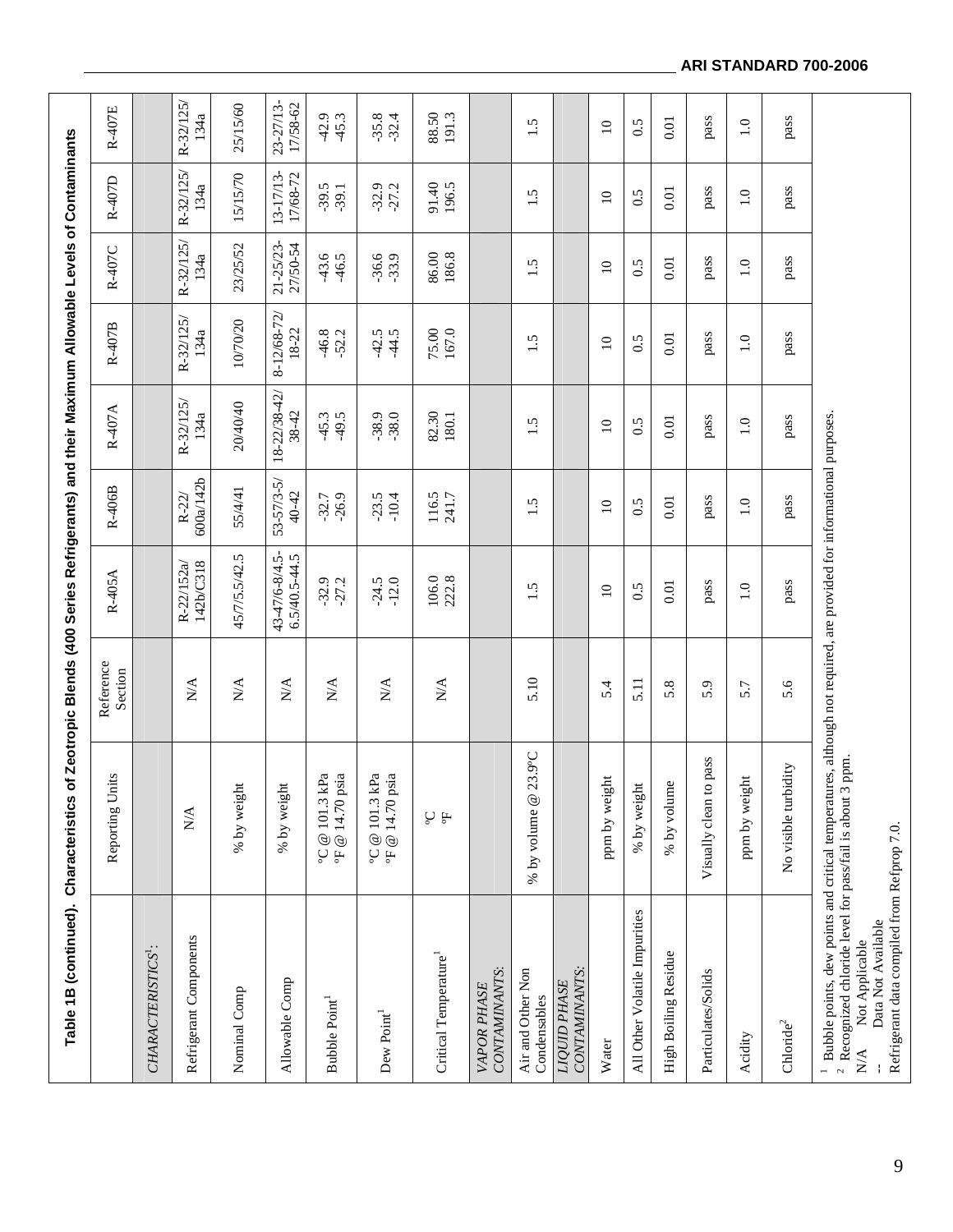| Table 1B (continued).                                                                                                                                                                                                                                                             | Characteristics of                                         | Zeotropic Blends (400 Series Refrigerants) and their Maximum Allowable Levels of Contaminants |                             |                       |                             |                         |                    |                                |                       |
|-----------------------------------------------------------------------------------------------------------------------------------------------------------------------------------------------------------------------------------------------------------------------------------|------------------------------------------------------------|-----------------------------------------------------------------------------------------------|-----------------------------|-----------------------|-----------------------------|-------------------------|--------------------|--------------------------------|-----------------------|
| 10                                                                                                                                                                                                                                                                                | Units<br>Reporting                                         | Reference<br>Section                                                                          | R-408A                      | R-409A                | R-409B                      | R-410A                  | R-410B             | R-411A                         | $R-411B$              |
| CHARACTERISTICS <sup>1</sup> :                                                                                                                                                                                                                                                    |                                                            |                                                                                               |                             |                       |                             |                         |                    |                                |                       |
| Refrigerant Components                                                                                                                                                                                                                                                            | $\stackrel{\blacktriangle}{\approx}$                       | $N\!A$                                                                                        | 143a/22<br>$R-125/$         | 124/142b<br>$R - 22/$ | 22/124/142b<br>ዹ፞           | R-32/125                | R-32/125           | 22/152a<br>$R-1270/$           | 22/152a<br>$R-1270/$  |
| Nominal Comp                                                                                                                                                                                                                                                                      | % by weight                                                | $\stackrel{\triangle}{\geq}$                                                                  | 7/46/47                     | 60/25/15              | 65/25/10                    | 50/50                   | 45/55              | 1.5/87.5/11.0                  | 3/94/3                |
| Allowable Comp                                                                                                                                                                                                                                                                    | % by weight                                                | $N\!A$                                                                                        | $5 - 9/45 - 47/$<br>$45-49$ | 58-62/23-<br>27/14-16 | $63 - 67/23 - 27$<br>$9-11$ | 48.5-50.5/<br>49.5-51.5 | 44-46/54-56        | $0.5 - 1.5/87.5$<br>89.5/10-11 | 2-3/94-96/<br>$2 - 3$ |
| Bubble Point <sup>1</sup>                                                                                                                                                                                                                                                         | kPa<br>psia<br>$^{\circ}$ C @ 101.3<br>$\,$ F @ 14.70 $\,$ | N/A                                                                                           | $-44.6$<br>$-48.2$          | $-30.4$<br>$-34.7$    | $-35.6$<br>$-32.1$          | $-60.6$<br>$-51.4$      | 51.3<br>$-60.4$    | $-39.5$<br>$-39.1$             | $-41.6$<br>$-42.8$    |
| Dew Point <sup>1</sup>                                                                                                                                                                                                                                                            | kPa<br>psia<br>°C @ 101.3 1<br>°F @ 14.70 $\rm{p}$         | $N\!A$                                                                                        | $-47.4$                     | $-26.4$<br>$-15.5$    | $-27.9$<br>$-18.2$          | $-51.4$<br>$-60.5$      | $-51.6$<br>$-60.2$ | $-36.6$<br>$-33.9$             | $-40.0$<br>$-40.0$    |
| Critical Temperature <sup>1</sup>                                                                                                                                                                                                                                                 | ى ہے۔                                                      | $N\!A$                                                                                        | 83.10<br>181.6              | 106.9<br>224.4        | 106.9<br>224.4              | 71.40<br>160.5          | $70.80\,$<br>159.4 | 99.10<br>210.4                 | 204.8<br>96.00        |
| VAPOR PHASE CONTAMINANTS:                                                                                                                                                                                                                                                         |                                                            |                                                                                               |                             |                       |                             |                         |                    |                                |                       |
| Air and Other Non Condensables                                                                                                                                                                                                                                                    | $^{\circledR}$<br>$\%$ by volume<br>23.9°C                 | 5.10                                                                                          | 1.5                         | 1.5                   | 1.5                         | 1.5                     | 1.5                | 1.5                            | 1.5                   |
| LIQUID PHASE CONTAMINANTS:                                                                                                                                                                                                                                                        |                                                            |                                                                                               |                             |                       |                             |                         |                    |                                |                       |
| Water                                                                                                                                                                                                                                                                             | ppm by weight                                              | 5.4                                                                                           | $\overline{10}$             | $\overline{10}$       | $\overline{10}$             | $\overline{10}$         | $\overline{10}$    | $\overline{10}$                | $\overline{10}$       |
| All Other Volatile Impurities                                                                                                                                                                                                                                                     | % by weight                                                | 5.11                                                                                          | 0.5                         | 0.5                   | 0.5                         | 0.5                     | 0.5                | 0.5                            | 0.5                   |
| High Boiling Residue                                                                                                                                                                                                                                                              | % by volume                                                | 5.8                                                                                           | 0.01                        | 0.01                  | 0.01                        | 0.01                    | 0.01               | 0.01                           | 0.01                  |
| Particulates/Solids                                                                                                                                                                                                                                                               | Visually clean to<br>pass                                  | 5.9                                                                                           | pass                        | pass                  | pass                        | pass                    | pass               | pass                           | pass                  |
| Acidity                                                                                                                                                                                                                                                                           | ppm by weight<br>(a <sub>s</sub> HCl)                      | 5.7                                                                                           | $\ddot{=}$                  | $\overline{1.0}$      | $\overline{1.0}$            | $\overline{1.0}$        | $\overline{1.0}$   | $\overline{1.0}$               | $\overline{1.0}$      |
| ${\bf Choice}^2$                                                                                                                                                                                                                                                                  | No visible<br>turbidity                                    | 5.6                                                                                           | pass                        | pass                  | pass                        | pass                    | pass               | pass                           | pass                  |
| Bubble points, dew points and critical temperatures, although not required, are provided for informational purposes<br>$^2$ Recognized chloride level for pass/fail is about 3 ppm.<br>Refrigerant data compiled from Refprop 7.0.<br>Data Not Available<br>Not Applicable<br>N/A |                                                            |                                                                                               |                             |                       |                             |                         |                    |                                |                       |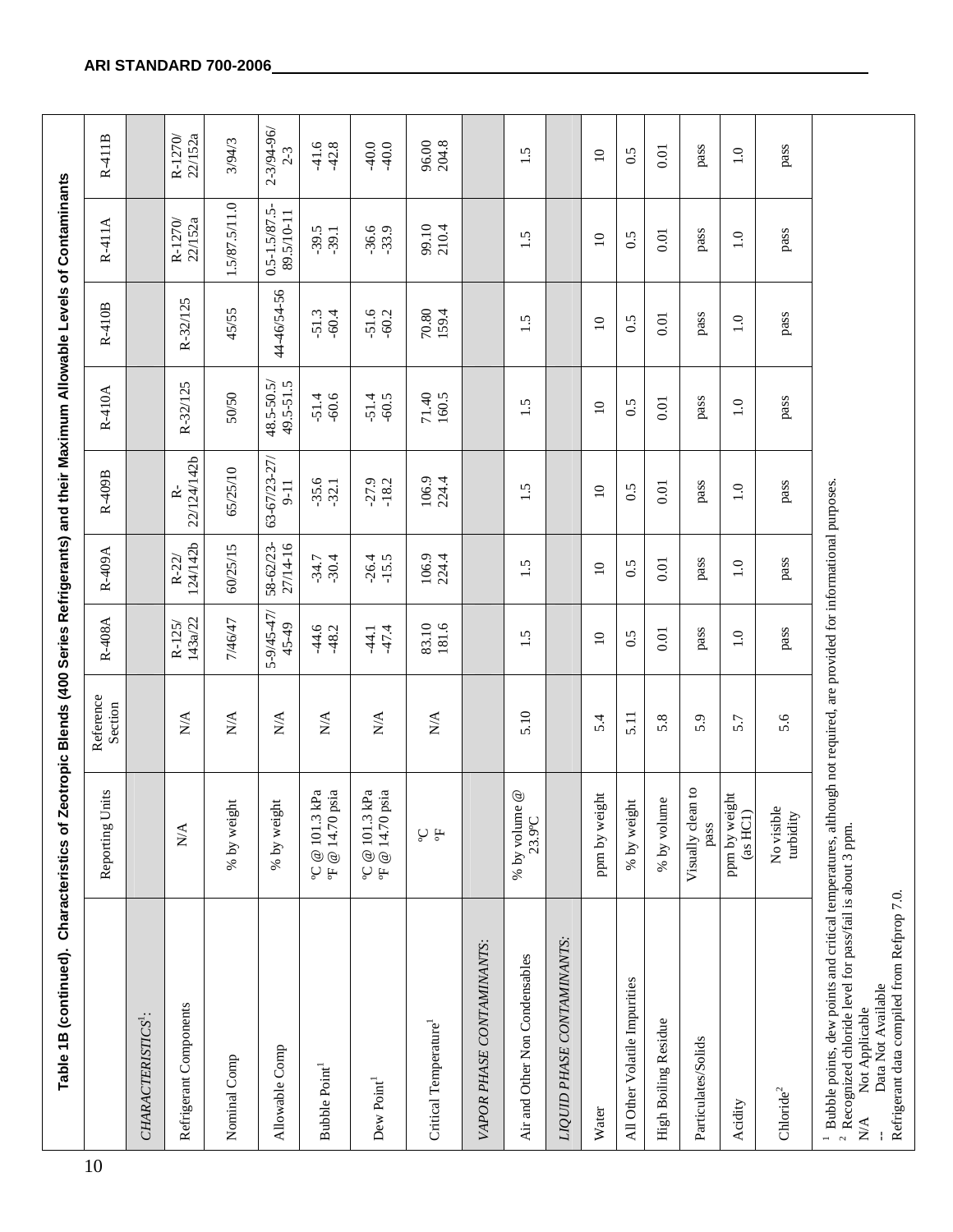| Table 1B (continued). Characteristics of                                                                                                                                                                                                                                                              |                                                                                 | Zeotropic Blends (400 Series Refrigerants) and their Maximum Allowable Levels of Contaminants |                     |                        |                                                         |                                                        |                         |                         |                                        |
|-------------------------------------------------------------------------------------------------------------------------------------------------------------------------------------------------------------------------------------------------------------------------------------------------------|---------------------------------------------------------------------------------|-----------------------------------------------------------------------------------------------|---------------------|------------------------|---------------------------------------------------------|--------------------------------------------------------|-------------------------|-------------------------|----------------------------------------|
|                                                                                                                                                                                                                                                                                                       | Units<br>Reporting                                                              | Reference<br>Section                                                                          | R-412A              | R-413A                 | R-414A                                                  | R-414B                                                 | R-415A                  | R-415B                  | R-416A                                 |
| CHARACTERISTICS <sup>1</sup> :                                                                                                                                                                                                                                                                        |                                                                                 |                                                                                               |                     |                        |                                                         |                                                        |                         |                         |                                        |
| Refrigerant Components                                                                                                                                                                                                                                                                                | $N\mathbf{A}$                                                                   | $\sum_{i=1}^{n}$                                                                              | R-22/218/<br>142b   | 134a/600a<br>$R - 218$ | 600a/142b<br>R-22/124                                   | 600a/142b<br>R-22/124                                  | R-22/152a               | R-22/152a               | 124/600<br>$R - 134a$                  |
| Nominal Comp                                                                                                                                                                                                                                                                                          | aht<br>% by wei                                                                 | $\sum_{i=1}^{n}$                                                                              | 70/5/25             | 9/88/3                 | $51.0/28.5/$<br>4.0/16.5                                | 50.0/39.0/<br>1.5/9.5                                  | 82.0/18.0               | 25.0/75.0               | 59.0/39.5/<br>1.5                      |
| Allowable Comp                                                                                                                                                                                                                                                                                        | ght<br>% by wei                                                                 | $\mathbb{N}\mathbb{A}$                                                                        | 68-72/3-<br>7/24-26 | 8-10/86<br>90/2-3      | 49.0-53.0/<br>$26.5 - 30.5$<br>15.5-17.0<br>$3.5 - 4.5$ | 48.0-52.0/<br>$37.0 - 41.0$<br>8.5-10.0<br>$1.0 - 2.0$ | 81.0-83.0/<br>17.0-19.0 | 24.0-26.0/<br>74.0-76.0 | 58.0-59.5/<br>39.0-40.5<br>$1.3 - 1.6$ |
| Bubble Point <sup>1</sup>                                                                                                                                                                                                                                                                             | psia<br>$^{\circ}$ C @ 101.3 kPa<br>$\rm{^{\rm o}F}$ @ 14.70                    | $\sum_{i=1}^{n}$                                                                              | $-38.0$<br>$-36.4$  | $-30.6$<br>$-23.1$     | $-34.0$<br>-29.2                                        | $-32.9$<br>$-27.2$                                     | $-37.5$<br>35.5         | $-27.7$<br>$-17.8$      | $-23.4$<br>$-10.1$                     |
| Dew Point <sup>1</sup>                                                                                                                                                                                                                                                                                | $^{\circ}$ C @ 101.3 kPa<br>psia<br>$\ensuremath{^{\mathrm{p}}}\xspace$ 6 14.70 | $\sum_{i=1}^{n}$                                                                              | $-19.6$<br>$-28.7$  | $-27.9$<br>$-18.2$     | $-25.8$<br>$-14.4$                                      | $-11.8$<br>$-24.3$                                     | $-30.5$<br>$-34.7$      | $-26.2$<br>$-15.2$      | $-21.8$<br>$-7.20$                     |
| Critical Temperature <sup>1</sup>                                                                                                                                                                                                                                                                     | $\mathsf{S}$<br>$\mathbb{F}$                                                    | $\mathbf{N}\mathbf{A}$                                                                        | 107.2<br>225.0      | 98.50<br>209.3         | 110.7<br>231.3                                          | 111.0<br>231.8                                         | 100.0<br>212.0          | 111.3<br>232.3          | 108.2<br>226.8                         |
| VAPOR PHASE CONTAMINANTS:                                                                                                                                                                                                                                                                             |                                                                                 |                                                                                               |                     |                        |                                                         |                                                        |                         |                         |                                        |
| Air and Other Non Condensables                                                                                                                                                                                                                                                                        | $^\copyright$<br>% by volume<br>23.9°C                                          | 5.10                                                                                          | 1.5                 | 1.5                    | 1.5                                                     | 1.5                                                    | $\ddot{1}.\ddot{5}$     | 1.5                     | 1.5                                    |
| LIQUID PHASE CONTAMINANTS:                                                                                                                                                                                                                                                                            |                                                                                 |                                                                                               |                     |                        |                                                         |                                                        |                         |                         |                                        |
| Water                                                                                                                                                                                                                                                                                                 | ppm by weight                                                                   | 5.4                                                                                           | $\Omega$            | $\Omega$               | $\Omega$                                                | $\Omega$                                               | $\Omega$                | $\Omega$                | $\Omega$                               |
| All Other Volatile Impurities                                                                                                                                                                                                                                                                         | % by weight                                                                     | 5.11                                                                                          | 0.5                 | 0.5                    | 0.5                                                     | 0.5                                                    | 0.5                     | 0.5                     | 0.5                                    |
| High Boiling Residue                                                                                                                                                                                                                                                                                  | % by volume                                                                     | 5.8                                                                                           | 0.01                | 0.01                   | 0.01                                                    | 0.01                                                   | 0.01                    | 0.01                    | 0.01                                   |
| Particulates/Solids                                                                                                                                                                                                                                                                                   | Visually clean to<br>pass                                                       | 5.9                                                                                           | pass                | pass                   | pass                                                    | pass                                                   | pass                    | pass                    | pass                                   |
| Acidity                                                                                                                                                                                                                                                                                               | ppm by weight<br>(as HCl)                                                       | 5.7                                                                                           | $\overline{1.0}$    | $\overline{1.0}$       | $\overline{1.0}$                                        | $\overline{1.0}$                                       | $\overline{1.0}$        | $\overline{1.0}$        | $\overline{1.0}$                       |
| Chloride <sup>2</sup>                                                                                                                                                                                                                                                                                 | No visible<br>turbidity                                                         | 5.6                                                                                           | pass                | pass                   | pass                                                    | pass                                                   | pass                    | pass                    | pass                                   |
| Bubble points, dew points and critical temperatures, although not required, are provided for informational purposes.<br>$^2$ Recognized chloride level for pass/fail is about 3 ppm.<br>Refrigerant data compiled from Refprop 7.0.<br>Data Not Available<br>Not Applicable<br>$\mathbb{N}\mathbb{A}$ |                                                                                 |                                                                                               |                     |                        |                                                         |                                                        |                         |                         |                                        |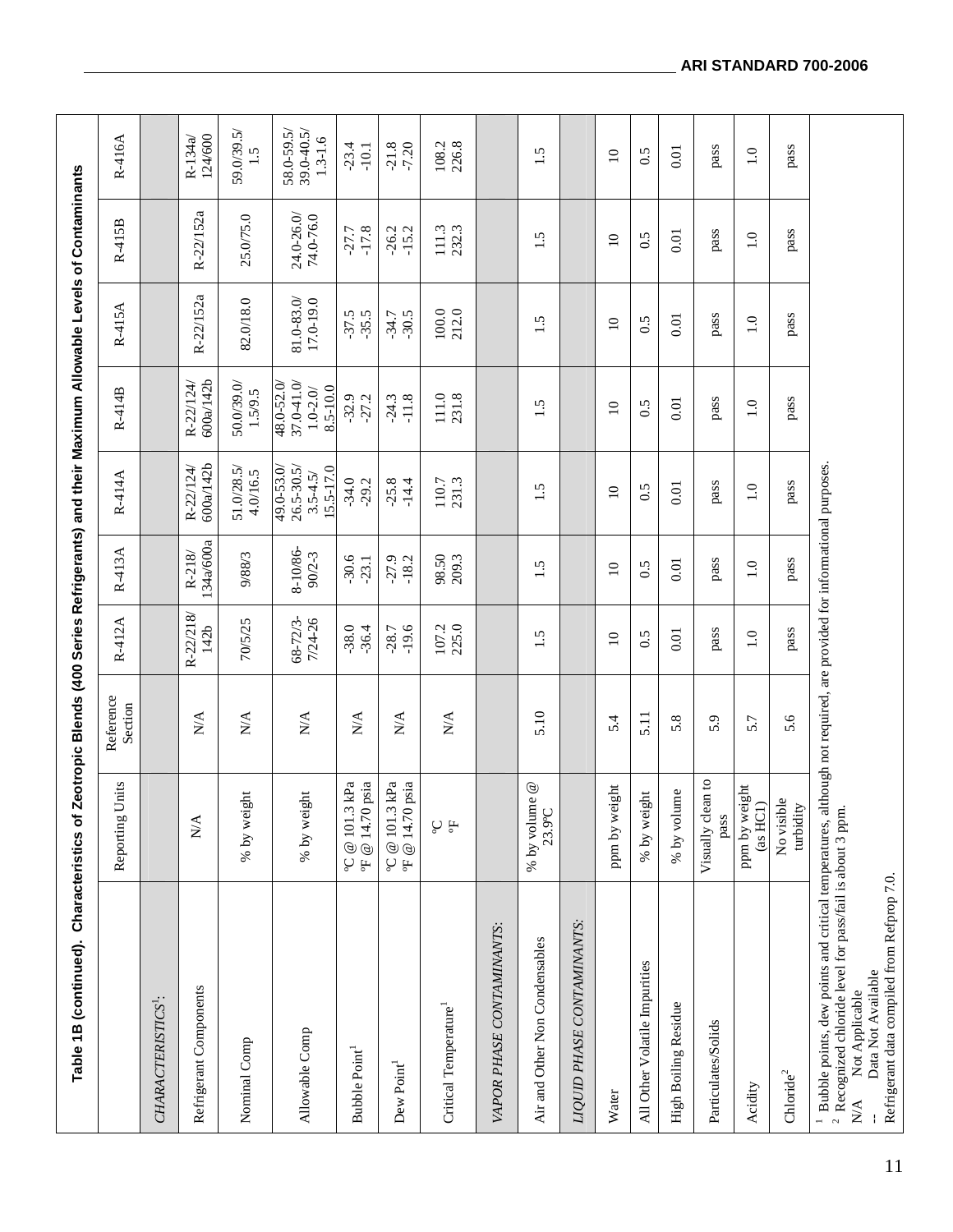|                                                                                                                                                                                                                                                                                 | Table 1B (continued). Characteristics of Zeotropic Blends (400 Series Refrigerants) and their Maximum Allowable Levels of |                        | Contaminants                               |                                             |                                         |                        |                         |                         |
|---------------------------------------------------------------------------------------------------------------------------------------------------------------------------------------------------------------------------------------------------------------------------------|---------------------------------------------------------------------------------------------------------------------------|------------------------|--------------------------------------------|---------------------------------------------|-----------------------------------------|------------------------|-------------------------|-------------------------|
|                                                                                                                                                                                                                                                                                 | Reporting Units                                                                                                           | Reference<br>Section   | R-417A                                     | R-418A                                      | R-419A                                  | R-420A                 | R-421A                  | R-421B                  |
| CHARACTERISTICS <sup>1</sup> :                                                                                                                                                                                                                                                  |                                                                                                                           |                        |                                            |                                             |                                         |                        |                         |                         |
| Refrigerant Components                                                                                                                                                                                                                                                          | $\mathbb{N}\mathbb{A}$                                                                                                    | N/A                    | 134a/600<br>$R-125/$                       | 22/152a<br>$R-290$                          | R-125/134a/<br>E170                     | $R-134a$<br>142b       | R-125/134a              | R-125/134a              |
| Nominal Comp                                                                                                                                                                                                                                                                    | weight<br>$\lambda$ q $\%$                                                                                                | $\sum_{i=1}^{n}$       | 46.6/50.0/3.4                              | 1.5/96.0/2.5                                | 77.0/19.0/4.0                           | 88.0/12.0              | 58.0/42.0               | 85.0/15.0               |
| Allowable Comp                                                                                                                                                                                                                                                                  | weight<br>$\%$ by                                                                                                         | N/A                    | $45.5 - 47.7$<br>49.0-51.0/<br>$3.0 - 3.5$ | $95.0 - 97.0$<br>$1.0 - 2.0$<br>$2.0 - 3.0$ | 18.0-20.0/<br>76.0-78.0/<br>$3.0 - 5.0$ | 88.0-89.0<br>11.0-12.0 | 57.0-59.0/<br>41.0-43.0 | 84.0-86.0/<br>14.0-16.0 |
| Bubble Point <sup>1</sup>                                                                                                                                                                                                                                                       | $\mathrm{^oF} \ @ \ 14.70$ psia<br>°C @ 101.3 $kPa$                                                                       | $\sum_{i=1}^{n}$       | $-38.0$<br>$-36.4$                         | $-41.2$<br>$-42.1$                          | $-42.6$<br>$-44.7$                      | $-13.0$<br>$-25.0$     | $-40.8$<br>$-41.5$      | $-50.2$<br>-45.7        |
| Dew Point <sup>1</sup>                                                                                                                                                                                                                                                          | $\mathrm{^{o}F}$ @ 14.70 psia<br>°C @ 101.3 $kPa$                                                                         | ${\rm N}\!{\rm A}$     | $-27.2$<br>$-32.9$                         | $-40.2$<br>$-40.1$                          | $-32.8$<br>$-36.0$                      | $-11.6$<br>$-24.2$     | $-31.9$<br>$-35.5$      | $-44.6$<br>$-42.6$      |
| Critical Temperature                                                                                                                                                                                                                                                            | $\stackrel{\textstyle{1\hskip-2pt} }{\circ}$ C                                                                            | $\mathbb{N}\mathbb{A}$ | 193.8<br>89.90                             | 96.70<br>206.1                              | 79.10<br>174.4                          | 105.4<br>221.7         | 78.50<br>173.3          | 69.00<br>156.2          |
| CONTAMINANTS:<br>VAPOR PHASE                                                                                                                                                                                                                                                    |                                                                                                                           |                        |                                            |                                             |                                         |                        |                         |                         |
| Air and Other Non<br>Condensables                                                                                                                                                                                                                                               | $^{\circledR}$<br>% by volume<br>23.9°C                                                                                   | 5.10                   | 1.5                                        | 1.5                                         | 1.5                                     | 1.5                    | 1.5                     | $\ddot{1}.\dot{5}$      |
| CONTAMINANTS:<br><b>LIQUID PHASE</b>                                                                                                                                                                                                                                            |                                                                                                                           |                        |                                            |                                             |                                         |                        |                         |                         |
| Water                                                                                                                                                                                                                                                                           | weight<br>$\mathop{\mathrm{ppm}}$ by                                                                                      | 5.4                    | $\overline{10}$                            | $\overline{10}$                             | $\Omega$                                | $\Omega$               | $\overline{10}$         | $\overline{10}$         |
| All Other Volatile<br>Impurities                                                                                                                                                                                                                                                | weight<br>$\approx$ by                                                                                                    | 5.11                   | 0.5                                        | 0.5                                         | 0.5                                     | 0.5                    | 0.5                     | 0.5                     |
| High Boiling Residue                                                                                                                                                                                                                                                            | % by volume                                                                                                               | 5.8                    | 0.01                                       | 0.01                                        | 0.01                                    | 0.01                   | 0.01                    | 0.01                    |
| Particulates/Solids                                                                                                                                                                                                                                                             | clean to<br>pass<br>Visually                                                                                              | 5.9                    | pass                                       | pass                                        | pass                                    | pass                   | pass                    | pass                    |
| Acidity                                                                                                                                                                                                                                                                         | ppm by weight<br>(as HCl)                                                                                                 | 5.7                    | $\overline{1.0}$                           | 1.0                                         | 1.0                                     | $\overline{1.0}$       | $\ddot{=}$              | 1.0                     |
| Chloride <sup>2</sup>                                                                                                                                                                                                                                                           | No visible<br>turbidity                                                                                                   | 5.6                    | pass                                       | pass                                        | pass                                    | pass                   | pass                    | pass                    |
| Bubble points, dew points and critical temperatures, although not required, are provided for informational purposes.<br>$^2$ Recognized chloride level for pass/fail is about 3 ppm.<br>Refrigerant data compiled from Refprop 7.0.<br>Data Not Available<br>N/A Not Applicable |                                                                                                                           |                        |                                            |                                             |                                         |                        |                         |                         |

### **ARI STANDARD 700-2006**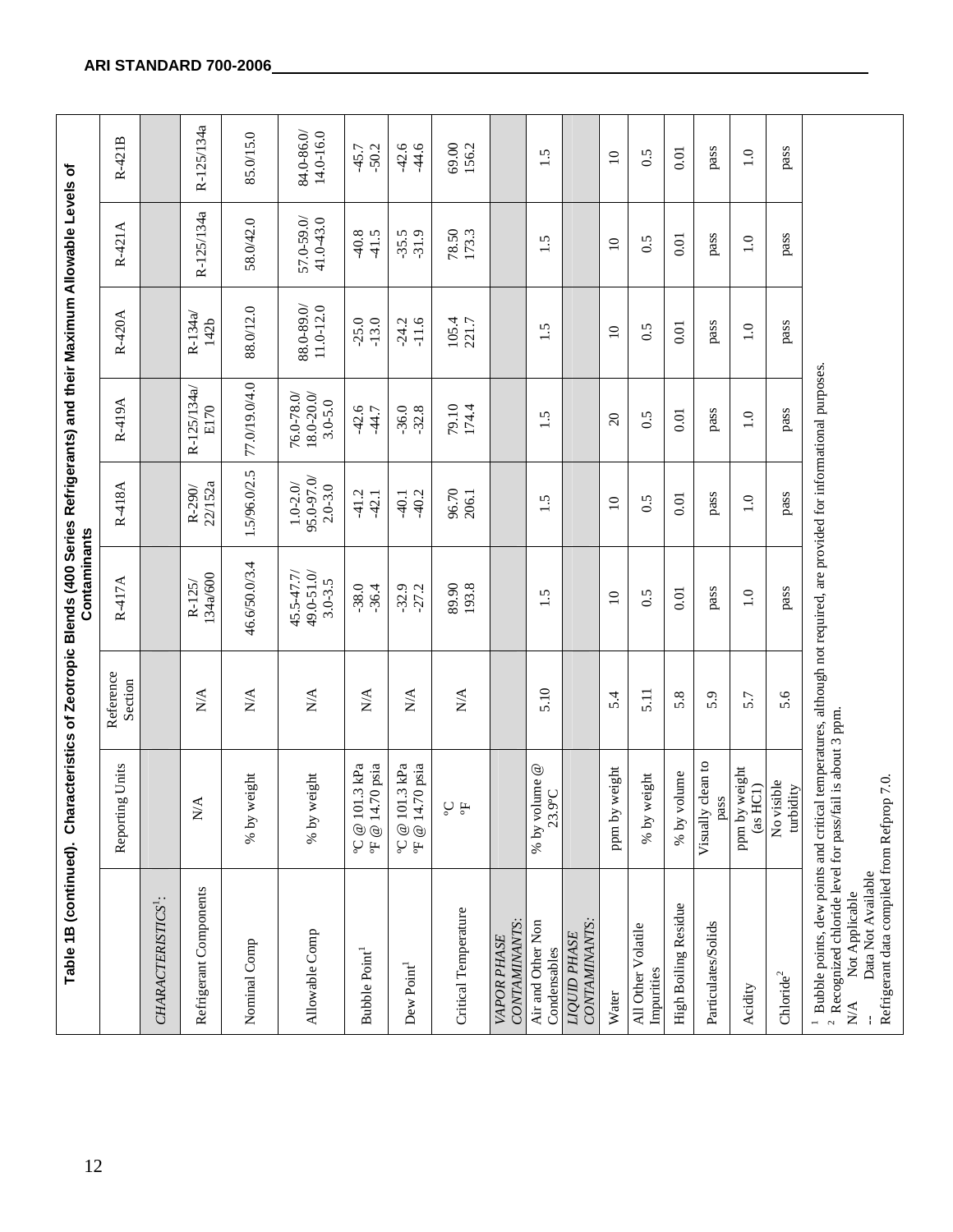| Table 1B (continued).                                                                                                                                                                                                                                                                                 |                                                                     | Characteristics of Zeotropic Blends (400 Series Refrigerants) and their Maximum Allowable Levels of Contaminants |                                         |                                         |                                              |                                           |                                |                                                                    |                                                 |                                                     |
|-------------------------------------------------------------------------------------------------------------------------------------------------------------------------------------------------------------------------------------------------------------------------------------------------------|---------------------------------------------------------------------|------------------------------------------------------------------------------------------------------------------|-----------------------------------------|-----------------------------------------|----------------------------------------------|-------------------------------------------|--------------------------------|--------------------------------------------------------------------|-------------------------------------------------|-----------------------------------------------------|
|                                                                                                                                                                                                                                                                                                       | Reporting Units                                                     | Reference<br>Section                                                                                             | R-422A                                  | R-422B                                  | R-422C                                       | R-422D                                    | R-423A                         | R-424A                                                             | R-425A                                          | R-426A                                              |
| CHARACTERISTICS <sup>1</sup> :                                                                                                                                                                                                                                                                        |                                                                     |                                                                                                                  |                                         |                                         |                                              |                                           |                                |                                                                    |                                                 |                                                     |
| Refrigerant Components                                                                                                                                                                                                                                                                                | $\mathbb{N}\mathbb{A}$                                              | N/A                                                                                                              | $R-125/134a$<br>600a                    | 125/134a/<br>600a<br>ዹ፞                 | 134a/600<br>$R-125/$<br>d                    | 125/134a/<br>600a<br>ዹ                    | $R-134a/$<br>227ea             | R-125/134a<br>/600a/600/<br>601a                                   | $R - 32/134a$<br>227ea                          | 125/134a<br>600/601a<br>ዹ                           |
| Nominal Comp                                                                                                                                                                                                                                                                                          | % by weight                                                         | $\mathop{\mathsf{N}}\nolimits\mathop{\mathsf{A}}$                                                                | 85.1/11.5/<br>3.4                       | 55.0/42.0/<br>3.0                       | 15.0/3.0<br>82.0/                            | 65.1/30.5/<br>3.4                         | 52.5/47.5                      | 0.9/1.0/0.6<br>50.5/47.0/                                          | 18.5/69.5/1<br>2.0                              | 5.1/93.0/1.<br>3/0.6                                |
| Allowable Comp                                                                                                                                                                                                                                                                                        | % by weight                                                         | $\sum_{i=1}^{n}$                                                                                                 | $12.5/3.0 - 3.5$<br>86.1/10.5-<br>84.1- | 56.0/41.0-<br>43.0/2.5-<br>54.0-<br>3.1 | 83.0/14.0-<br>$16.0/2.5-$<br>$81.0 -$<br>3.1 | 66.0/30.5<br>$32.5/3.0 -$<br>64.0-<br>3.5 | 53.5/46.5-<br>$51.5 -$<br>48.5 | $0.7 - 1.0 / 0.8 - 1.1 / 0.4 - 0.7$<br>46.0-48.0/<br>$49.5 - 51.5$ | $69.0 - 70.0$<br>$18.0 - 19.0$<br>$11.5 - 12.5$ | 1.4/0.4-0.7<br>94.0/1.1-<br>$6.1/92.0 -$<br>$4.1 -$ |
| Bubble Point <sup>1</sup>                                                                                                                                                                                                                                                                             | ${}^{\circ}\mathbb{C} \ @$ 101.3 kPa<br>$\,$ F $\otimes$ 14.70 psia | $\sum_{i=1}^{n}$                                                                                                 | $-46.5$<br>$-51.7$                      | $-40.9$<br>$-40.5$                      | $-45.3$<br>$-49.5$                           | $-45.8$<br>$-43.2$                        | $-11.6$<br>$-24.2$             | $-39.1$<br>38.4                                                    | $-36.6$<br>$-38.1$                              | $-28.5$<br>$-19.3$                                  |
| Dew Point <sup>1</sup>                                                                                                                                                                                                                                                                                | °C @ 101.3 $kPa$<br>$\rm{^\textit{o}}\rm{F}$ @ 14.70 psia           | $\sum_{i=1}^{n}$                                                                                                 | $-47.4$<br>$-44.1$                      | $-35.6$<br>$-32.1$                      | $-42.3$<br>$-44.1$                           | $-38.4$<br>$-37.1$                        | $-23.5$<br>$-10.3$             | $-33.3$<br>$-27.9$                                                 | $-31.3$<br>$-24.3$                              | $-26.7$<br>$-16.1$                                  |
| Critical Temperature                                                                                                                                                                                                                                                                                  | S°<br>$\mathbb{F}$                                                  | $\sum_{i=1}^{n}$                                                                                                 | 71.70<br>161.1                          | 85.70<br>186.3                          | 76.10<br>168.9                               | 175.3<br>79.6                             | 99.00<br>210.2                 | 87.50<br>189.5                                                     | 93.90<br>201.0                                  | 212.4<br>100.2                                      |
| CONTAMINANTS:<br>VAPOR PHASE                                                                                                                                                                                                                                                                          |                                                                     |                                                                                                                  |                                         |                                         |                                              |                                           |                                |                                                                    |                                                 |                                                     |
| Air and Other Non<br>Condensables                                                                                                                                                                                                                                                                     | $\%$ by volume $@$<br>23.9°C                                        | 5.10                                                                                                             | 1.5                                     | 1.5                                     | 1.5                                          | 1.5                                       | 1.5                            | 1.5                                                                | 1.5                                             | 1.5                                                 |
| CONTAMINANTS:<br><b>LIQUID PHASE</b>                                                                                                                                                                                                                                                                  |                                                                     |                                                                                                                  |                                         |                                         |                                              |                                           |                                |                                                                    |                                                 |                                                     |
| Water                                                                                                                                                                                                                                                                                                 | ppm by weight                                                       | 5.4                                                                                                              | $\Omega$                                | $\Omega$                                | $\Omega$                                     | $\Xi$                                     | $\overline{10}$                | $\Omega$                                                           | $\Omega$                                        | $\Omega$                                            |
| All Other Volatile<br>Impurities                                                                                                                                                                                                                                                                      | % by weight                                                         | $\overline{51}$                                                                                                  | 0.5                                     | 0.5                                     | 0.5                                          | 0.5                                       | 0.5                            | 0.5                                                                | 0.5                                             | 0.5                                                 |
| High Boiling Residue                                                                                                                                                                                                                                                                                  | % by volume                                                         | 5.8                                                                                                              | 0.01                                    | 0.01                                    | 0.01                                         | 0.01                                      | 0.01                           | 0.01                                                               | 0.01                                            | 0.01                                                |
| Particulates/Solids                                                                                                                                                                                                                                                                                   | Visually clean to<br>pass                                           | 5.9                                                                                                              | pass                                    | pass                                    | pass                                         | pass                                      | pass                           | pass                                                               | pass                                            | pass                                                |
| Acidity                                                                                                                                                                                                                                                                                               | ppm by weight<br>(as HCl)                                           | 5.7                                                                                                              | 1.0                                     | 1.0                                     | $\overline{1.0}$                             | $\overline{1.0}$                          | $\overline{1.0}$               | $\overline{1.0}$                                                   | $\overline{1.0}$                                | 1.0                                                 |
| ${\bf Choice}^2$                                                                                                                                                                                                                                                                                      | No visible<br>turbidity                                             | 5.6                                                                                                              | pass                                    | pass                                    | pass                                         | pass                                      | pass                           | pass                                                               | pass                                            | pass                                                |
| Bubble points, dew points and critical temperatures, although not required, are provided for informational purposes.<br>$^2$ Recognized chloride level for pass/fail is about 3 ppm.<br>Refrigerant data compiled from Refprop 7.0.<br>Data Not Available<br>Not Applicable<br>$\mathbb{N}\mathbb{A}$ |                                                                     |                                                                                                                  |                                         |                                         |                                              |                                           |                                |                                                                    |                                                 |                                                     |

13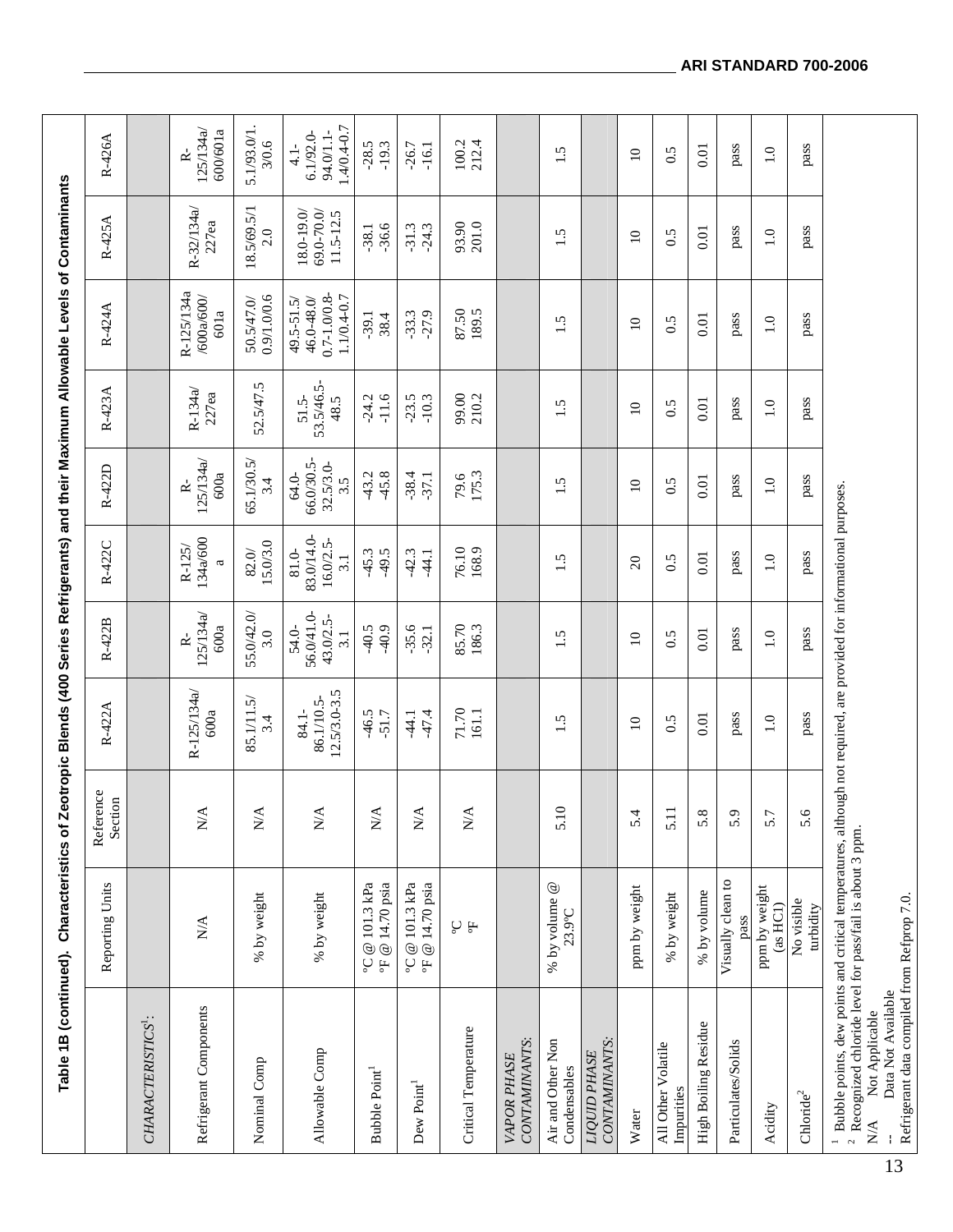| Characteristics of Azeotropic Blends (500 Series Refrigerants) and their Maximum Allowable Levels of Contaminants<br>Table 1C.                                                                                                                                                                          |                                                                              |                              |                                |                                |                      |                            |                      |                      |                     |
|---------------------------------------------------------------------------------------------------------------------------------------------------------------------------------------------------------------------------------------------------------------------------------------------------------|------------------------------------------------------------------------------|------------------------------|--------------------------------|--------------------------------|----------------------|----------------------------|----------------------|----------------------|---------------------|
|                                                                                                                                                                                                                                                                                                         | Reporting Units                                                              | Reference<br>Section         | R-500                          | R-502                          | R-503                | R-507A                     | R-508A               | R-508B               | R-509A              |
| CHARACTERISTICS <sup>1</sup> :                                                                                                                                                                                                                                                                          |                                                                              |                              |                                |                                |                      |                            |                      |                      |                     |
| Refrigerant Components                                                                                                                                                                                                                                                                                  | $\mathbf{N}\mathbf{A}$                                                       | $\mathbb{N}\mathbb{A}$       | R-12/152a                      | R-22/115                       | R-23/13              | R-125/143a                 | R-23/116             | R-23/116             | R-22/218            |
| Nominal Comp                                                                                                                                                                                                                                                                                            | % by weight                                                                  | $\mathbf{N}\mathbf{A}$       | 73.8/26.2                      | 48.8/51.2                      | 40.1/59.9            | 50/50                      | 39/61                | 46/54                | 44/56               |
| Allowable Comp                                                                                                                                                                                                                                                                                          | % by weight                                                                  | $\mathbf{N}\mathbf{A}$       | $72.8 - 74.8$<br>$25.2 - 27.2$ | $44.8 - 52.8$<br>$47.2 - 55.2$ | $39 - 41/$<br>59-61  | $49.5 - 51.5$<br>48.5-50.5 | $37 - 41/$<br>59-63  | $44 - 48$<br>52-56   | $42 - 46/$<br>56-60 |
| Bubble Point <sup>1</sup>                                                                                                                                                                                                                                                                               | @ 101.3 kPa<br>14.70 psia<br>$^{\circledR}$<br>$\mathcal{S}$<br>$\mathbb{F}$ | $\mathbf{N}\mathbf{A}$       | $-33.6$<br>$-28.5$             | $-45.2$<br>$-49.3$             | $-87.80$<br>$-126.0$ | $-46.7$<br>$-52.1$         | $-125.3$<br>$-87.40$ | $-124.6$<br>$-87.00$ | $-49.8$<br>57.6     |
| Dew Point <sup>1</sup>                                                                                                                                                                                                                                                                                  | 101.3 kPa<br>@ 14.70 psia<br>$\circledcirc$<br>ى ہے                          | $\stackrel{\triangle}{\geq}$ | $-33.6$<br>$-28.5$             | $-45.0$<br>$-48.9$             | $-125.9$<br>$-87.80$ | $-46.7$<br>$-52.1$         | $-87.40$<br>$-125.3$ | $-124.6$<br>$-87.00$ | $-54.5$<br>$-48.1$  |
| Critical Temperature <sup>1</sup>                                                                                                                                                                                                                                                                       | ى ہے<br>ي                                                                    | $\mathbb{N}\mathbb{A}$       | 215.8<br>102.1                 | 80.20<br>176.3                 | 18.4<br>65.1         | 70.60<br>159.1             | $10.8$<br>51.4       | 11.8                 | 68.60<br>155.5      |
| VAPOR PHASE CONTAMINANTS:                                                                                                                                                                                                                                                                               |                                                                              |                              |                                |                                |                      |                            |                      |                      |                     |
| Air and Other Non Condensables                                                                                                                                                                                                                                                                          | $^{\circledR}$<br>by volume<br>23.9°C<br>$\%$                                | 5.10                         | r.<br>$\overline{\phantom{0}}$ | 1.5                            | $\ddot{1.5}$         | 1.5                        | 1.5                  | 1.5                  | 1.5                 |
| LIQUID PHASE CONTAMINANTS:                                                                                                                                                                                                                                                                              |                                                                              |                              |                                |                                |                      |                            |                      |                      |                     |
| Water                                                                                                                                                                                                                                                                                                   | ppm by weight                                                                | 5.4                          | $\Xi$                          | $\Xi$                          | $\Omega$             | $\Omega$                   | $\Xi$                | $\overline{10}$      | $\overline{10}$     |
| All Other Volatile Impurities                                                                                                                                                                                                                                                                           | % by weight                                                                  | 5.11                         | 0.5                            | 0.5                            | 0.5                  | 0.5                        | 0.5                  | 0.5                  | 0.5                 |
| High Boiling Residue                                                                                                                                                                                                                                                                                    | % by volume                                                                  | 5.8                          | $0.01$                         | 0.01                           | 0.01                 | 0.01                       | 0.01                 | 0.01                 | 0.01                |
| Particulates/Solids                                                                                                                                                                                                                                                                                     | Visually clean to<br>pass                                                    | 5.9                          | pass                           | pass                           | pass                 | pass                       | pass                 | pass                 | pass                |
| Acidity                                                                                                                                                                                                                                                                                                 | ppm by weight                                                                | 5.7                          | $\overline{1.0}$               | $\overline{1.0}$               | $\overline{1.0}$     | $\overline{1.0}$           | $\overline{1.0}$     | $\Xi$                | $\Xi$               |
| Chloride <sup>2</sup>                                                                                                                                                                                                                                                                                   | No visible turbidity                                                         | 5.6                          | pass                           | pass                           | pass                 | pass                       | pass                 | pass                 | pass                |
| <sup>1</sup> Bubble points, dew points and critical temperatures, although not required, are provided for informational purposes.<br><sup>2</sup> Recognized chloride level for pass/fail is about 3 ppm.<br>Refrigerant data compiled from Refprop 7.0.<br>Data Not Available<br>Not Applicable<br>N/A |                                                                              |                              |                                |                                |                      |                            |                      |                      |                     |